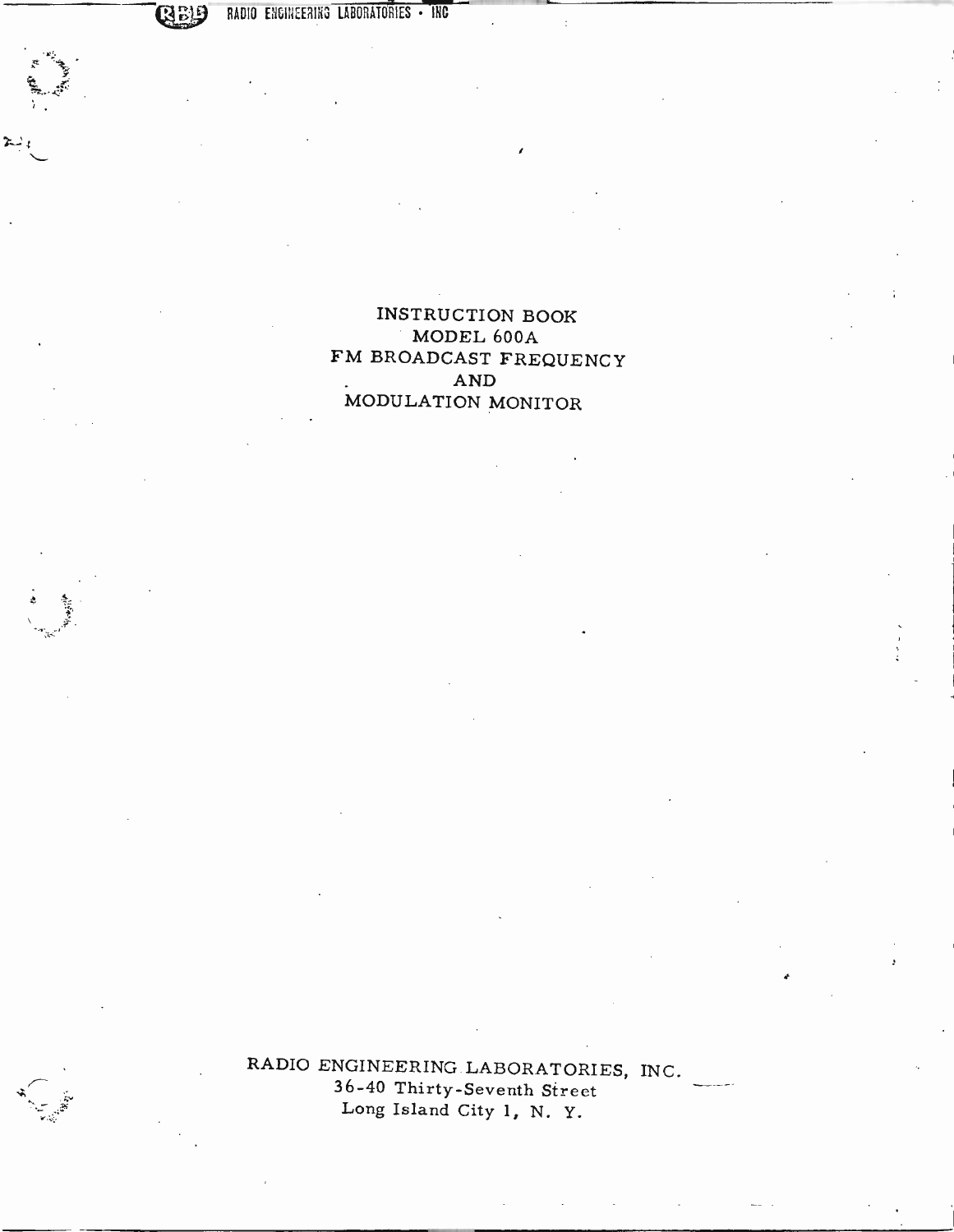KAUIU thuinttking labukaiurits Inc

#### MODEL 600A MONITOR

#### Summary of Changes

- 1. The duo -diode detector, V -3, has been changed to a type 6H6 tube. This change, combined with structural changes in the discriminator transformer assembly, Z -2, results in greatly improved stability of the frequency indication meter.
- 2. The audio output circuit (tube V-6) has been changed to remove d.c. voltage from the output terminal, #12. A high impedance, higher voltage output is also connected to terminal #13. This latter output must not be terminated in an external impedance lower than 100, 000 ohms. The low impedance output provides about 0.7 volts RMS and the high impedance output about 7 volts RMS for plus/minus 75 kc deviation.
- 3. A limiter tube has been added between the mixer tube V-1 and the limiter-<br>driver tube, V-2. This change makes for stability of monitor characteristics with relatively wide variations on r.f. input. Required drive, as measured by V -2 grid current, is still 0.5 ma (or 1, 000 cycles on zero center meter). When putting the monitor into service the coupling to the transmitter should be increased to slightly beyond the point at which the drive reading no longer increases with increase of coupling. The drive reading should then be adjusted to exactly 0.5 ma (or 1, 000 cycles) by means of the new control, R -67.
- 4. In early Model 600 monitors which used a jack for making drive measurements, a "Drive- Operate - Shunt" switch has been added. The "Drive" position of this switch converts the zero center meter into a 1 - 0 - 1 ma. and switches it into V-2 grid for measuring this current. Correct drive reading is thus 1,000 cycles on this meter. The "Shunt" position simply reduces the zero center meter sensitivity by a factor of about 10 to protect the meter movement. This switch must be in the "Operate" position for normal monitor use.
- 5. Wiring has been re-routed in some instances to improve the signal to noise ratio of the instrument. The inherent distortion introduced by the monitor has also been reduced by minor circuit changes. These two changes make the instrument useful for system performance checks when used with the suitable measuring equipment.

i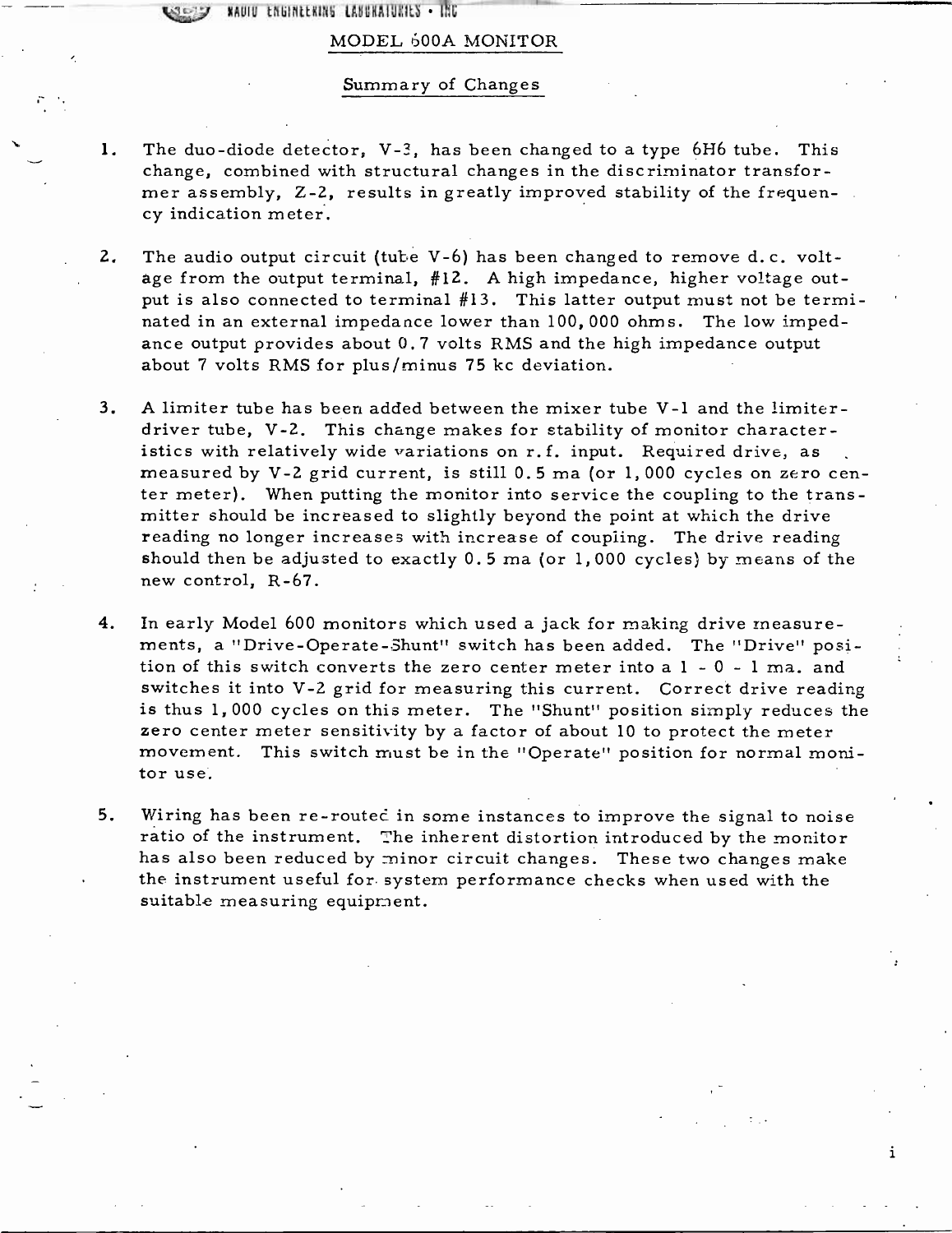KRUIU LNGINLLKING LABUKAIUKIES • ING

#### NOTICE

This REL Model 600A FM Broadcast Frequency and Modulation Mon-<br>itor, serial number , was recalibrated at the factory on itor, serial number , was recalibrated at the factory on mc. The serial numbers of the crystal oscillator units now are:

> $Y-1:$  ,  $Freq:$  $Y-2:$  ,  $Freq:$

Referring to STEP 9, Section II, the exact setting for maintenance of calibration accuracy is  $\mu$  cycles, applicable to this instrument only.

In re-installing the monitor observe all original precautions, and in particular, if a new carrier frequency is involved, STEP 3 of Section II. Since standing waves exist on the connecting cable a frequency change may require a change in the coupling at the transmitter end. In any case, retune C29 for maximum drive on 6AG7 grid as indicated by the meter.

DATE

#### SIGNATURE

ii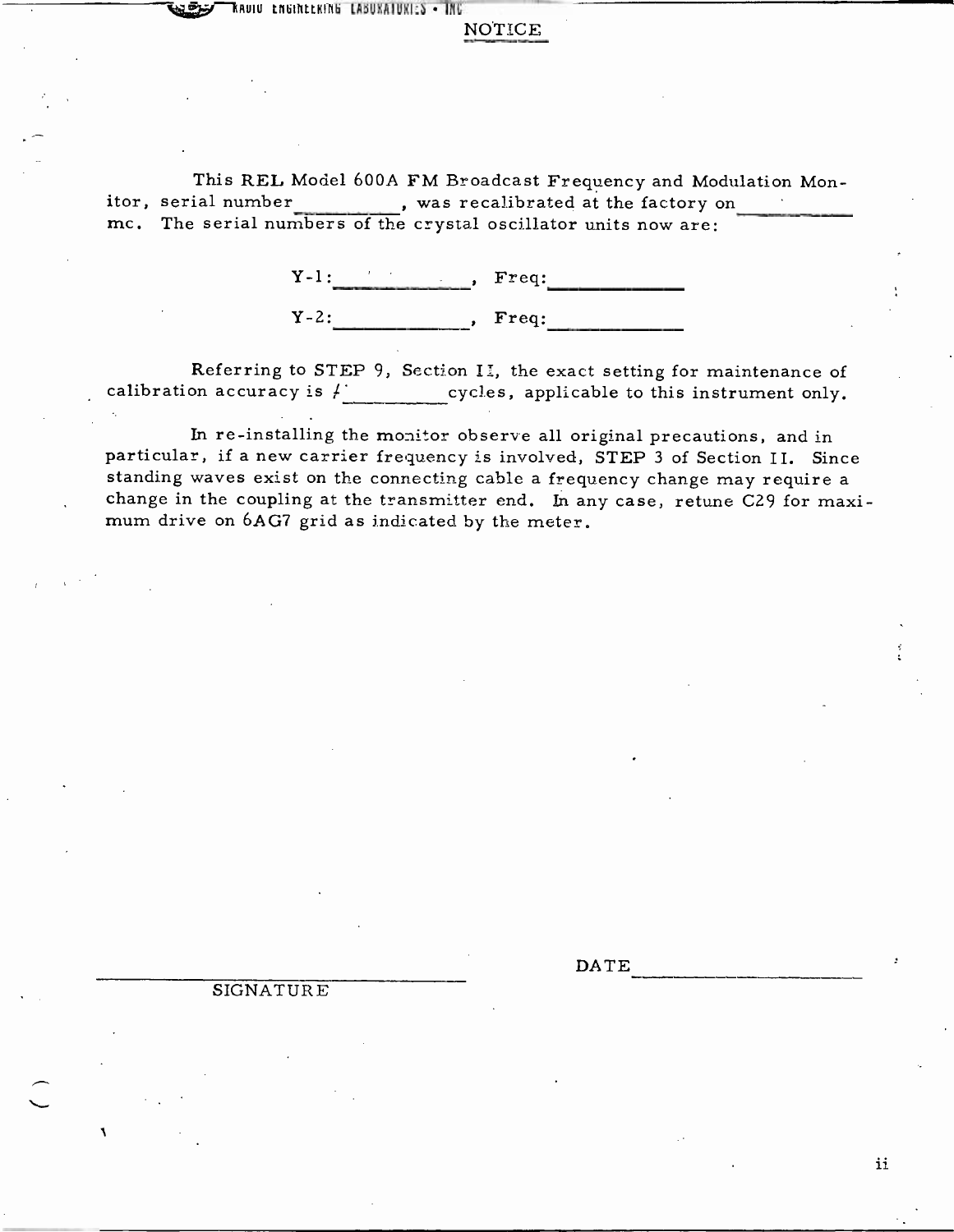$35!$ 

ģ,

RADIO ENGINEERING LABORATORIES - INC

TABLE OF CONTENTS

| SECTION 1. | GENERAL DESCRIPTION                         | $1 - 1$       |
|------------|---------------------------------------------|---------------|
|            | ASSEMBLY AND INSTALLATION                   | $1 - 1$       |
|            | PRIMARY POWER CONNECTION                    | $1 - 1$       |
|            | INPUT CONNECTION                            | $1 - 1$       |
|            | ACCESSORY DATA                              | $1 - 1$       |
|            |                                             |               |
| SECTION 2. | INSTALLATION AND OPERATION                  | $2 - 1$       |
|            | OPERATIONAL PROCEDURE                       | $2 - 2$       |
| SECTION 3. | THEORY OF OPERATION                         | $3 - 1$       |
| SECTION 4. | VOLTAGE READINGS AND MAINTEN-<br>ANCE NOTES | $4 - 1$       |
| SECTION 5. | PARTS LIST                                  | $5 - 1$       |
| SECTION 6. | <b>DRAWINGS</b>                             | Back<br>Cover |
|            | BLOCK DIAGRAM B-753                         |               |

SCHEMATIC S-663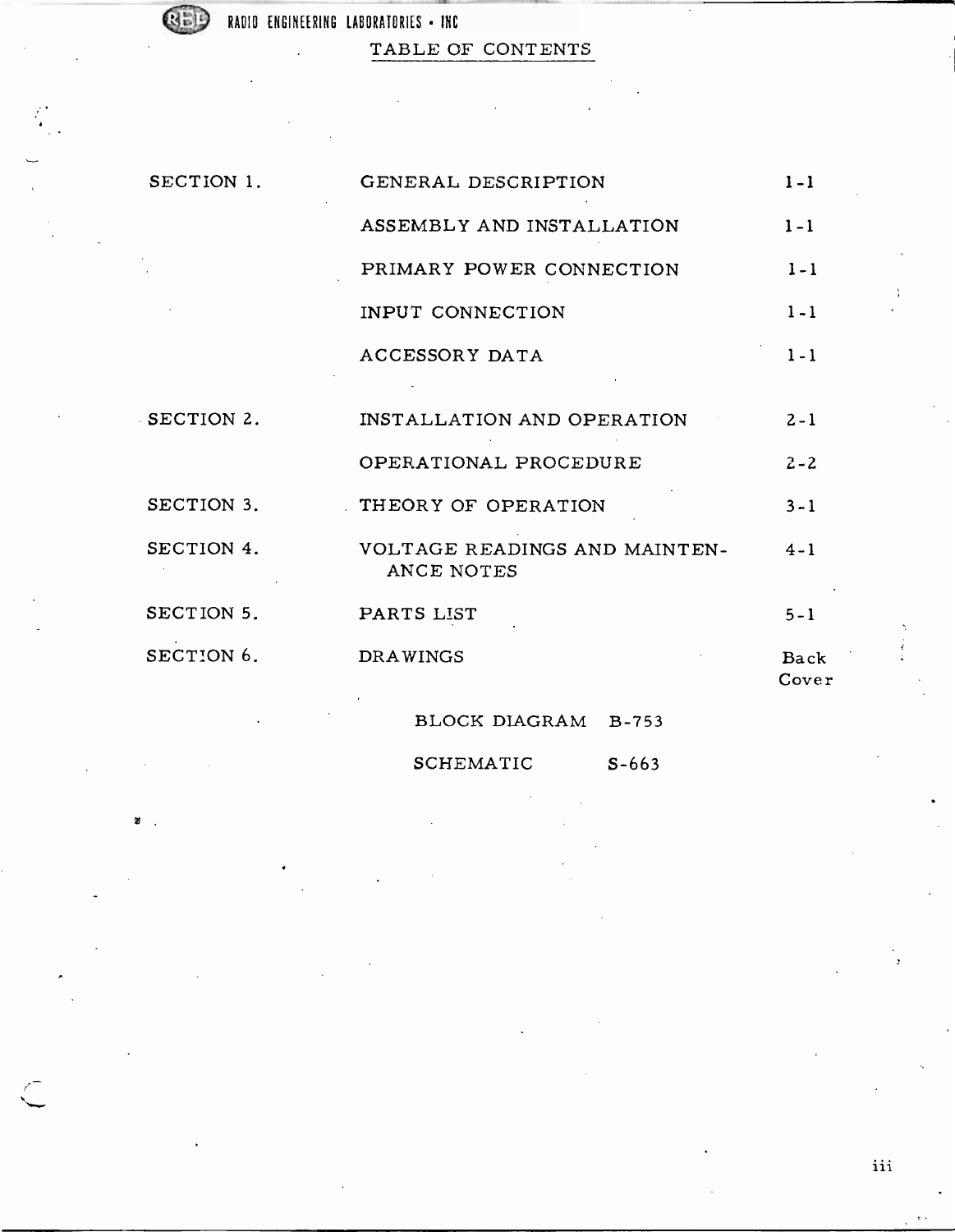#### SECTION 1

 $-49911490164$ 

#### GENERAL DESCRIPTION

The REL Model 600A FM Broadcast Frequency and Modulation Monitor pro- vides means for continuous monitoring of average carrier frequency and instantaneous percentage of modulation in either direction. The monitor is completely crystal controlled and designed to operate on any one frequency in the 88.1 to 107.9 megacycle band. It is furnished completely aligned with crystals for operation on ONE specified frequency in the above band.

Also included is an over -modulation alarm which may be adjusted to flash at some preset modulation level in the range of from 50 to 120% modulation.

#### ASSEMBLY AND INSTALLATION

Tubes and crystals removed for shipment should be reinstalled. Particular attention should be paid to insure correct placement of individual tubes. Any tube that has been removed will be found to have a symbol number marked upon it. TUBES MUST BE REPLACED IN THE SOCKETS HAVING CORRESPONDING SYMBOL DESIG-NATION. LIKEWISE WITH CRYSTALS.

It is recommended that the equipment be permanently installed near enough to the transmitter so that the connecting coaxial cable will not exceed 50 feet in length.

#### PRIMARY POWER CONNECTION

115 volt, 60 cycle power should be brought into terminals #9 and #10 on the rear of the main chassis. This line should be "ALIVE" 24 hours a day so that the two crystal ovens which connect to the line prior to the "POWER" switch will be energized continuously.

#### INPUT CONNECTIONS

RF input to monitor is made to jack J-1 located at the rear of the main chassis. A 50 or 70 ohm solid dielectric cable with vinyl jacket is recommended. Standard cable connectors are furnished with equipment.

RF input requirements for satisfactory performance are: Normal, 10 volts RMS; minimum, 3 volts, maximum 25 volts. Means should be provided at the trans- mitter end to insure that once set the input level to the monitor is constant.

#### ACCESSORY DATA

For connection of remote over-modulation alarm indicator, "MAKE" contacts are brought out to terminals #7 and # 8 on rear of main chassis.

Audio output for aural monitoring may be obtained by connecting a 600 ohm terminated line between terminals #11 and #12 with #11 being at ground potential. Output level of about 0 DBM for plus or minus 75 Kc. deviation is obtained. A high impedance output is brought to terminal #13. This connection gives about 7 volts RMS for plus/minus 75 Kc. deviation but it must not be terminated in less than 100,000 ohms. Both outputs include 75 micro- second de- emphasis.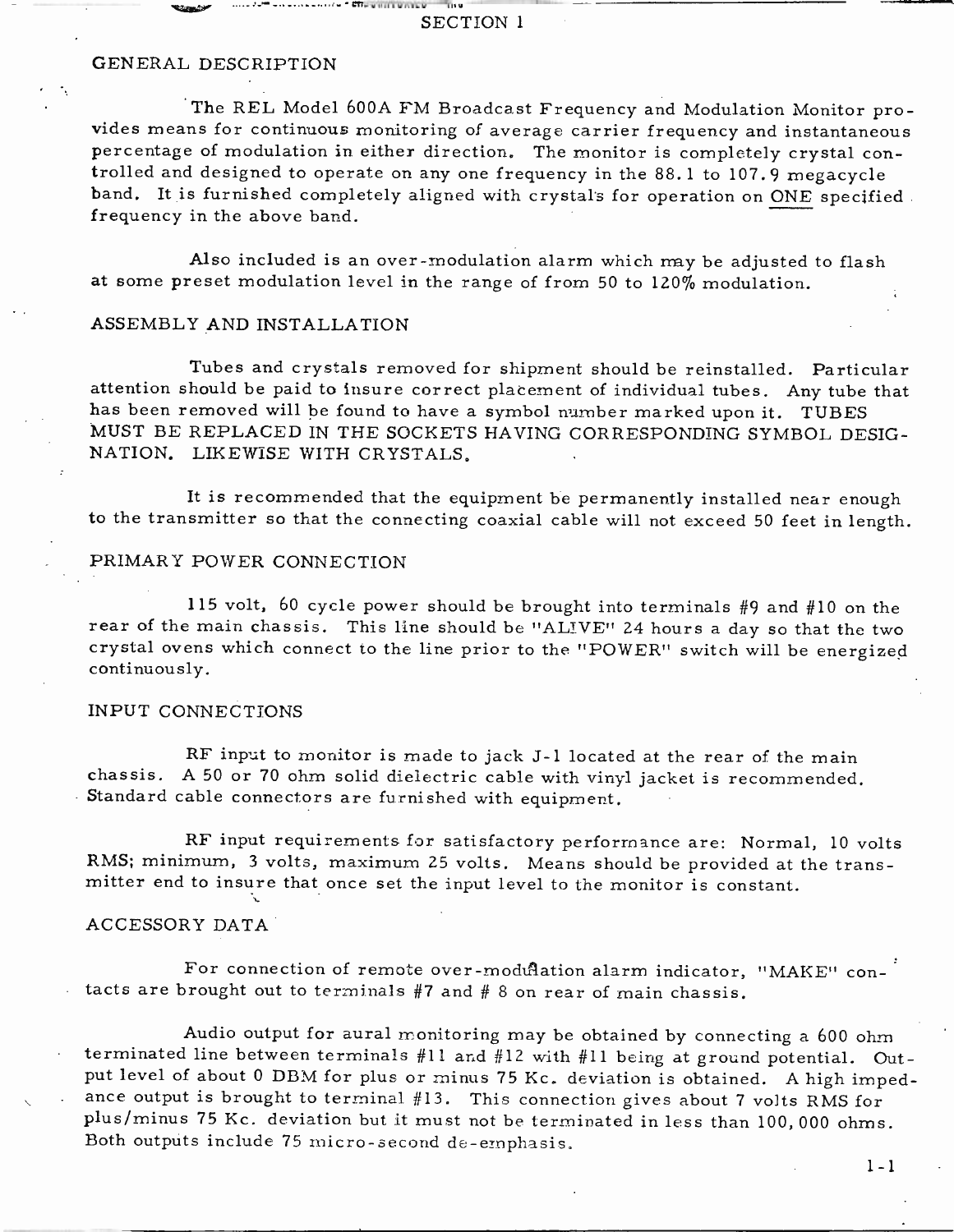#### INSTALLATION PROCEDURE

WARNING: Before connecting power to the monitor make sure that the following precautions are observed:

1. "Power" switch off

ANUIV LIIUINLLAINU LAUVANIVAIL

- 2. "Drive Operate Shunt" switch at Drive position.
- 3. Rotate "Alarm Set" control to the full clockwise position.
- 4. "Cal 1 Operate Cal 2" switch at Operate position.
- 5. Rotate "Alarm Cal" control to the full counter -clockwise position past the switch point.

6. Adjust coupling to transmitter tank to minimum.

#### STEP 1

Connect 115 volt, 60 cycle power to terminals 9 and 10. Lights on Zero center meter will light and after several minutes will begin to flicker. This indicates that the crystal ovens have come up to temperature and are starting to cycle.

#### STEP<sub>2</sub>

Turn "Power" switch on. Lights on modulation meter will light. Allow time for tube heating before proceeding.

#### STEP <sup>3</sup>

Slowly increase the coupling to the transmitter. It will be found that the zero center meter reading will increase with coupling until it reads plus 1000 cycles but will go no higher with increasing coupling. The coupling should be left at a point just slightly tighter than that required to produce the reading of plus 1000 cycles.

#### STEP 4

Change "Cal 1 - Operate - Cal 2" switch to Cal 2. position.

#### STEP <sup>5</sup>

Change "Drive - Operate - Shunt" switch to Shunt position.

#### STEP <sup>6</sup>

Adjust "Det Cal" control to make zero center meter read zero.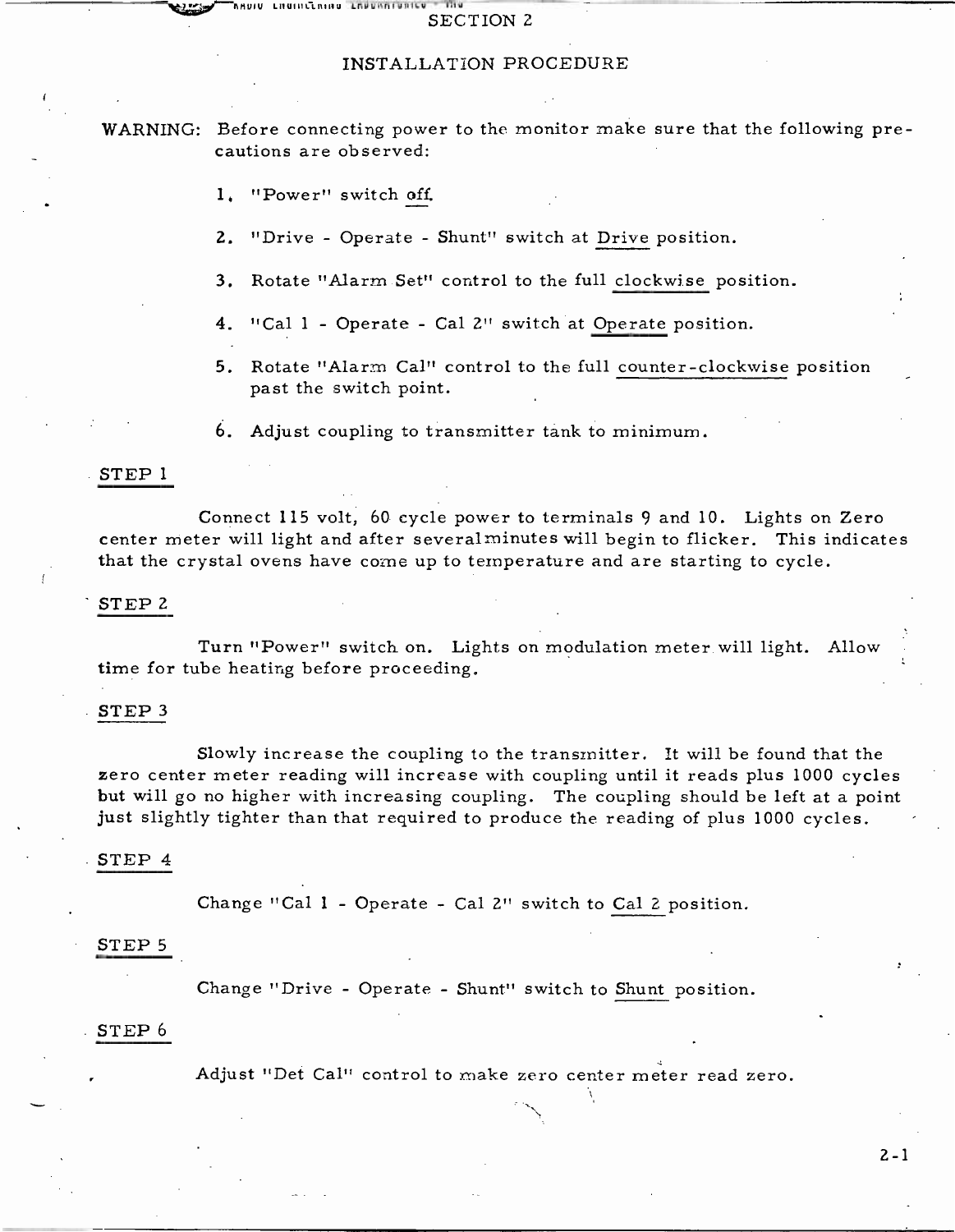RADIO ENGINEERING LABORATORIES . INC STEP<sub>7</sub>

Change "Cal 1 - Operate - Cal 2" switch to Operate position. The zero center meter will now read less than plus or minus two hundred cycles if the transmitter is within 2000 cycles of the assigned carrier frequency.

#### STEP <sup>8</sup>

Change "Cal 1 - Operate - Cal 2" switch to Cal 1 position and change "Drive - Operate - Shunt" switch to Operate position.

#### STEP <sup>9</sup>

Adjust "RF Gain" control to obtain the reading of-the zero center meter that is given on the calibration card for your monitor. $\frac{1}{3}$  75

# $STEP$  10

Return "Cal 1 - Operate - Cal 2" switch to Cal 2 position. Rotate "Alarm Cal" control until modulation meter reads the percentage of modulation at which alarm operation is desired.

#### STEP <sup>11</sup>

Turn "Alarm Set" control counter -clockwise until the lamp flashes and a relaybuzz is heard. Leave the "Alarm Set" control in this position and return the "Alarm Cal" control to the full counter- clockwise position, past the switch operation point.

#### STEP 12

Re- adjust "Det Cal" control to obtain a zero reading on the zero center meter, if required.

#### STEP 13

Return "Cal 1 - Operate - Cal 2" switch to the Operate position. The zero center meter now reads the frequency deviation of the transmitter and the alarm circuit will operate on modulation peaks for which the monitor has been set in steps <sup>10</sup> and 11.

#### OPERATIONAL PROCEDURE

Upon completion of the above installation procedure the monitor is set uppfor continuous observation of transmitter center frequency deviation and modulation percentage. During the course of the day's operations, however, the monitor will drift slightly due to variations of room ambient. This condition is corrected for by use of the "Cal 1 - Operate - Cal 2" switch and the "Det Cal" control. For a precise center frequency reading the procedure outlined below should be followed: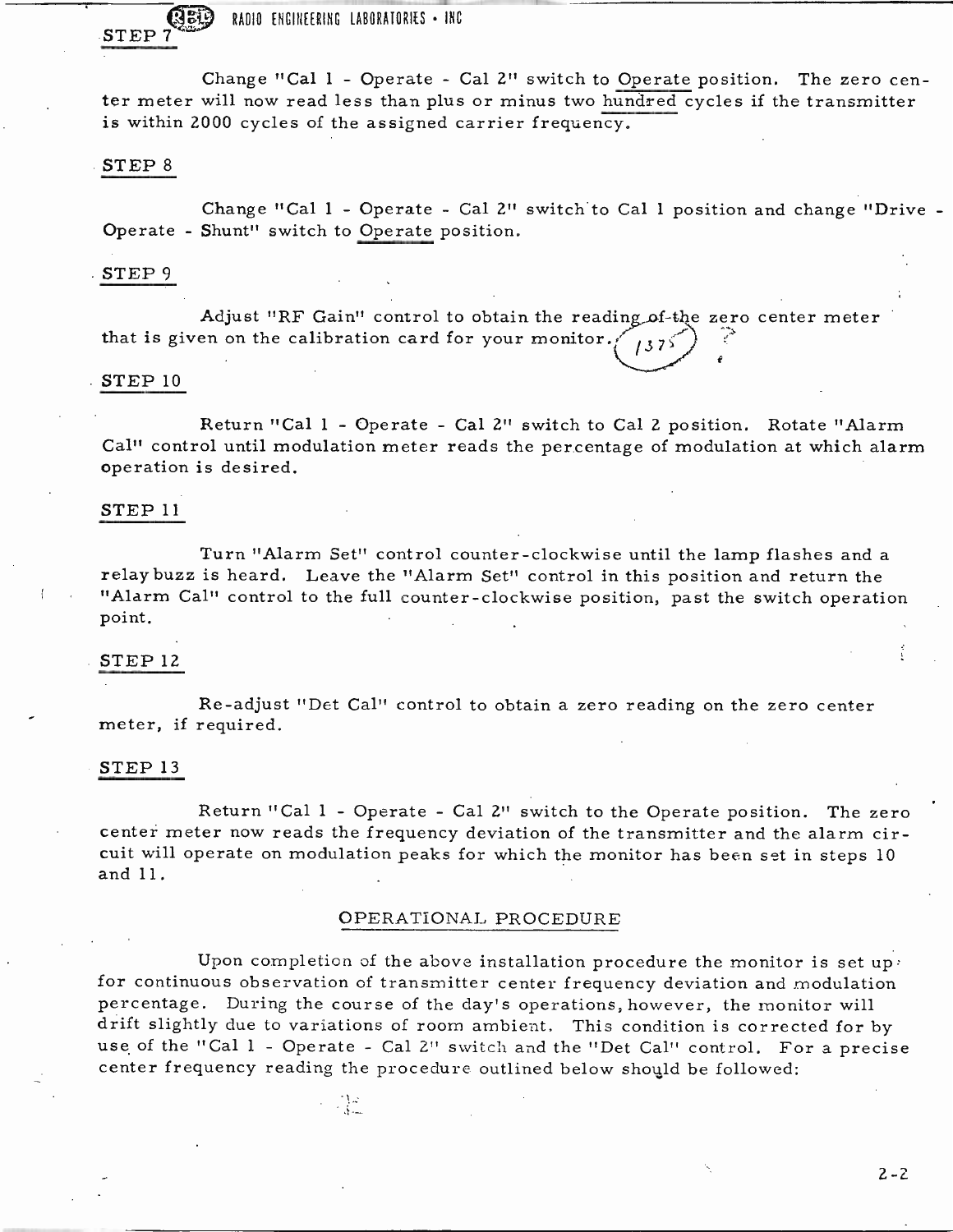U.1533 RADIO ENGINEERING LABORATORIES - INC

(1) Turn "Cal 1 - Operate - Cal 2" switch to the Cal 2 position and adjust "Det Cal" control until the zero center meter reads exactly zero; (2) return "Cal 1 - Operate - Cal 2" switch to the Operate position and read ave

Daily checks should be made on the RF input and the slope setting (Cal 1) calibration. RF input to the monitor is checked with the "Drive - Operate - Shunt" switch in the Drive position and the "Cal 1 - Operate - Cal 2" s

Repeat step 8 of the installation procedure for slope setting calibration check and step 9 if adjustment is necessary.

It must be remembered that the monitor is not a frequency standard but rather a frequency comparison for the transmitter. It is the responsibility of the user to insure that accuracy is maintained by periodic independent checks. This can be done by use of the WWV transmissions and a secondary standard or the monitor can be set to agree with the transmitter frequency when the transmitter frequency<br>is measured by a frequency measuring service if such service is available.

The latter method is quite simple and can be done as follows:

- 1. While frequency is being measured by the measuring service, repeat the steps outlined for a precise center frequency reading (steps 12 and <sup>13</sup>of Installation Procedure).
- 2. When the transmitter frequency deviation has been stated by the meas-<br>uring service return the monitor to the normal "Operate" condition<br>and by means of C-26 adjust the frequency of Y-1, the heterodyne<br>crystal, to make

# MISCELLANEOUS NOTES AND WARNINGS

- 1. Do not use this instrument with a transmitter whose average carrier<br>frequency is likely to change more than plus or minus 20 Kc. (as for<br>example during experimental work) without having the "Drive Oper-<br>ate Shunt" s
- 2. If it becomes necessary to change V -13 the following adjustments should be made.
	- a. With no modulation on transmitter adjust R-52 to make M-2, the modulation meter, read zero. (Do not adjust the mechani- cal zero on this meter except with monitor power off).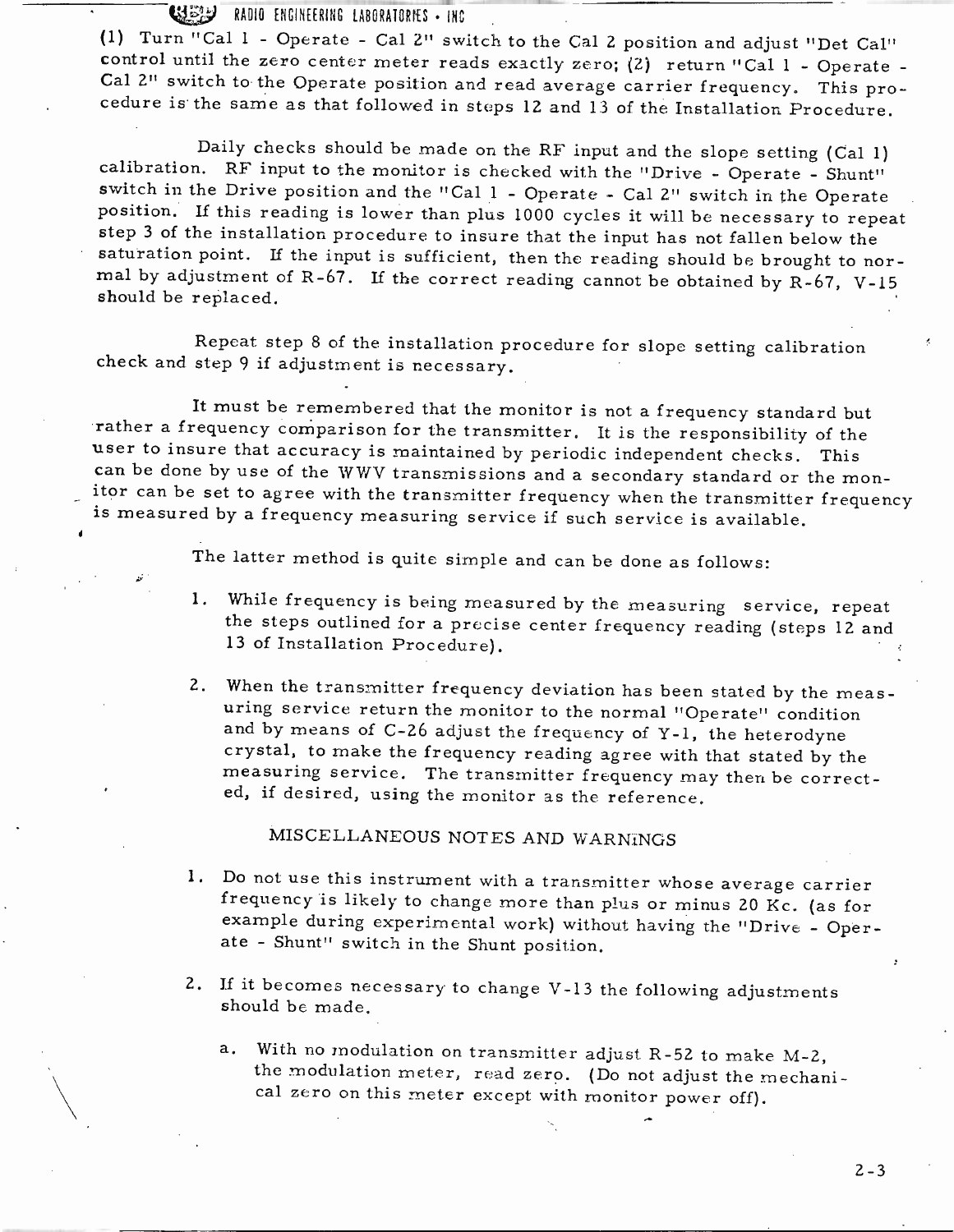RADIO ENGINEERING LABORATORIES - INC

- b. After adjustment of R-52 then adjust R-46 to make M-2 reading agree with an accurately known transmitter deviation (plus / minus 75 Kc deviation is 100% - small black mark near right end of percent modulation scale corresponds to 100 Kc. Deviation or 133 -1/3% modulation).
- 3. If the modulation meter zero has a tendency to drift widely the fault will probably be found to be excessive heater - cathode leakage in <sup>V</sup>-13. If tube replacement does not correct the condition it may be due to high heater voltage as a result of high line voltage. For best results it is preferable that the average line voltage be not higher than 120.
- 4. As a result of high level mixing the detector output and hence the auxiliary audio output may contain beats at higher than audible frequencies. When using this output for noise or distortion measurements the output of the noise or distortion analyzer should be examined with an oscilloscope. If such super -audible tones are observed they should either be removed or allowed for in the reading. It is generally possible to reduce them to negligible values, if present, by connecting a de-emphasis network between the high impedance output of the monitor and the input of the analyzer. Such a network should have a time constant no greater than 10 microseconds and may consist of a 47, 000 ohm series resistor followed by a 100 mmfd shunt condenser.  $\psi_{\ell+1}$

 $2 - 4$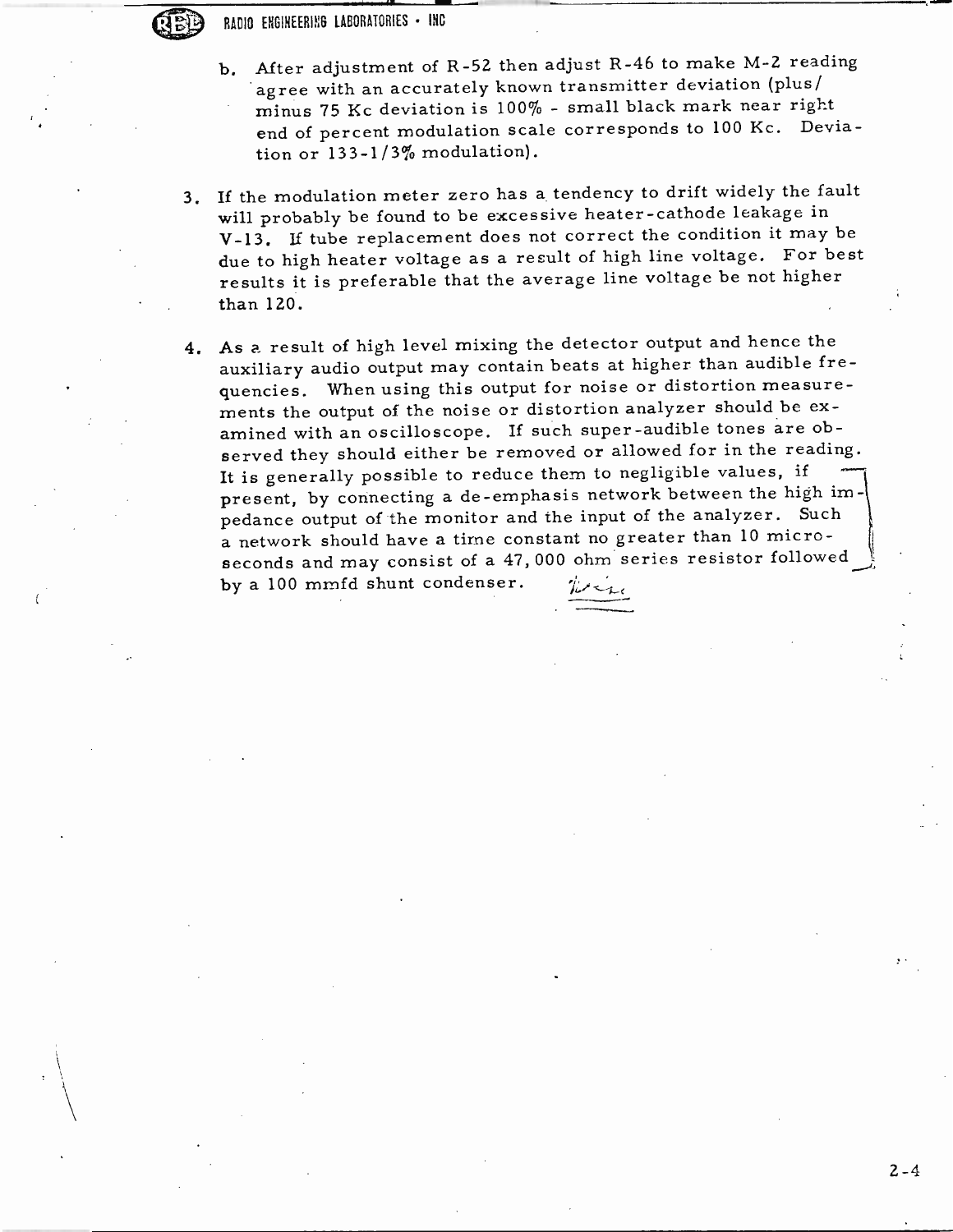- SECTION <sup>3</sup>

THEORY OF OPERATION

#### Refer to Block Diagram B -753

The Model 600 monitor is a low sensitivity superheterodyne FM receiver which uses a current balance discriminator to indicate average carrier frequency deviations of the r.f. input signal from the frequency to which the receiver has been "tuned".

The receiver is "tuned" by the use of the two crystals Y-1 and Y-2. Crystal Y -1 and the succeeding multipliers provide the heterodyning signal to the mixer state V-1. Tube V-4 is a double triode, one section of which is used as a crystal oscillator at the Y-1 crystal frequency (usually about four megacycles). The other section of V -4 is either a tripler or quadrupler and this section drives tube V -14 which is always used as a tripler. The output of V-14, at nine or twelve times the <sup>Y</sup>-1 crystal frequency, is injected on the control grid of V -1, the mixer tube. Since second harmonic injection is used, twice this frequency (eighteen or twenty -four times the Y-1 frequency) will be at i.f. frequency below the carrier frequency to be monitored (i.f. frequency is always two times the Y-2 crystal frequency).

Mixing of the transmitter frequency and the local injection frequency, derived from Y-1, is accomplished in V-1. The resultant i.f. frequency is coupled by means of Z-3 to a limiter tube, V-15, and thence by means of Z-1 to the limiter-<br>driver tube, V-2. The latter tube drives the discriminator, Z-2, and the detector,  $V - 3$ .

Accurate indication of the transmitter center frequency as measured by the zero center meter (m -1) is dependent upon the discriminator transformer Z -2 being tuned exactly to the i.f. frequency; i.e., the difference frequency of the transmitter and the multiplied Y -1 heterodyne frequency. This is accomplished by the use of the Y-2 crystal and the "Det Cal" control. One section of double-triode V-5 is used as a crystal oscillator at one -half the i.f. frequency and the other half functions as a doubler, using Z -3 as the plate tank circuit. This provides a signal for tuning Z -2 by means of the "Det Cal" fine tuning control.

Recovered audio from the output of detector V -3 is applied (without deemphasis) to amplifier V -12 which drives one section of V -13 as a half wave rectifier. The other section of V -13 is used as one arm of bridge which, with no modulation, is balanced by adjustment of R -52 to obtain a zero reading on modulation meter, M-2. When the carrier is modulated the recovered audio is rectified by V-13A and applied as a d. c voltage to the grid of V-13B. This serves to unbalance the bridge, which in turn causes current to flow through M -2. The sensitivity of <sup>M</sup>-2 is adjusted by R -46 to indicate the percentage of modulation represented by the recovered audio. Switch S-4 in conjunction with variable resistor R-54 applies an artificial unbalance to the bridge in order that the alarm circuit may be set to trip at the desired percentage of modulation.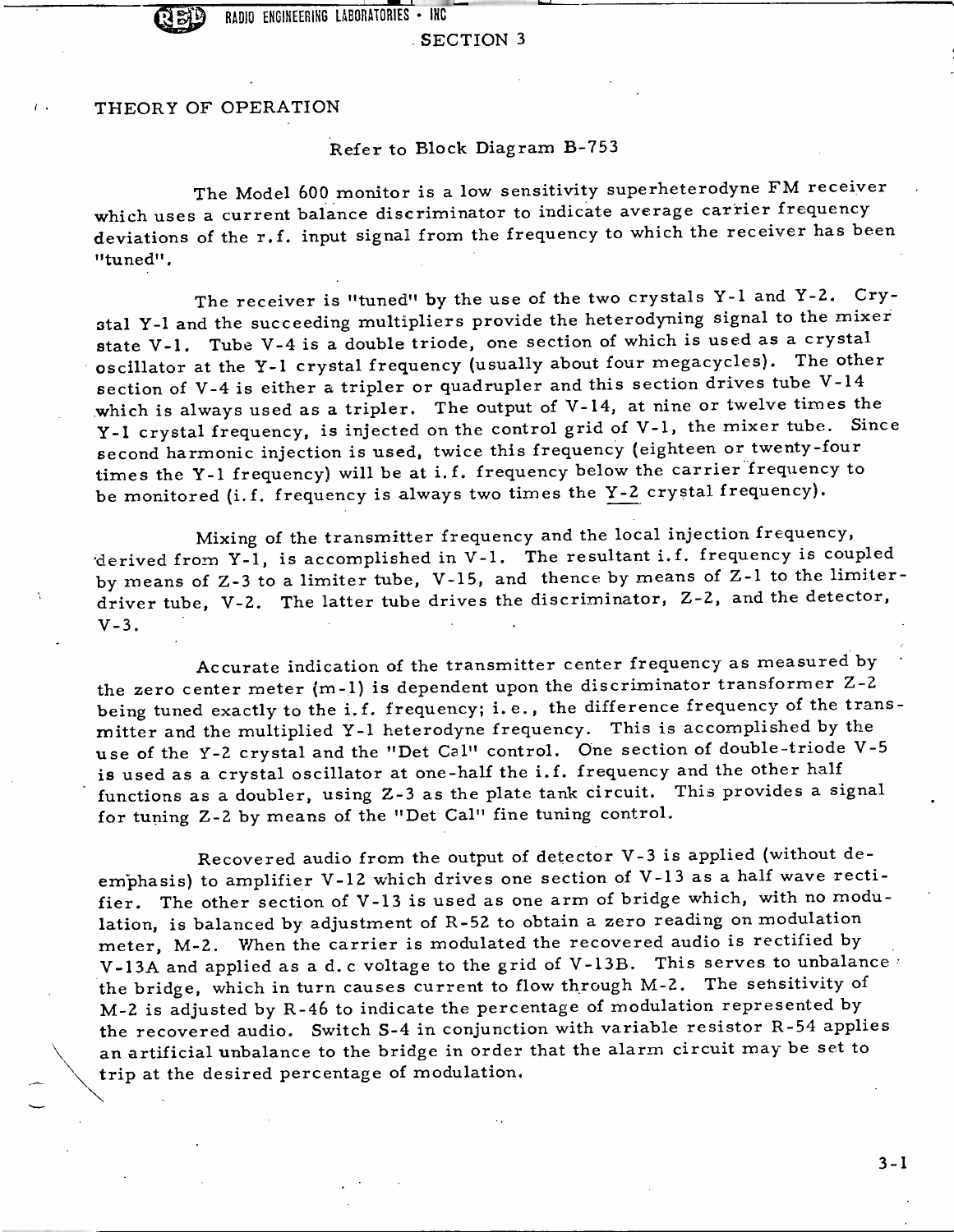RADIO ENGINEERING LABORATORIES - INC

The alarm circuit is set by variation of the cathode voltage applied to the alarm thyratron tube, V-7. A voltage from the modulation meter bridge circuit is applied to the grid of this same tube and causes the tube to fire when the percentage modulation exceeds that for which the cathode voltage has been set. When V -7 fires its plate current (supplied by T -2) is drawn through the coil of a relay and the drop across this coil is used to light the alarm lamp. Since the plate supply voltage for V-7 is a.c. and the relay is designed for d.c. operation, the relay will buzz on over-<br>modulation peaks. Both a visual and aural overmodulation indication is thus obtained.

The recovered audio from the detector is also applied, through a de-em-<br>phasis network, to V-6, the aural output stage. This is a dual triode, one section of which is used as a voltage amplifier and the other section as a cathode follower to provide a low impedance output. The cathode follower output connects to terminal 12 through a blocking condenser (terminal 11 is low side of audio output) and this output delivers at least 0.7 volts r.m. s. into a 600 ohm load for a deviation of plus/ minus 75 Kc. A high impedance output is available at terminal 13 which delivers at least 7 volts r.m.s. for the same deviation. This terminal must not be terminated in an impedance lower than 100, 000 ohms.

The power supply is a conventional full wave rectifier and filter followed by a series type regulator. The voltage can be adjusted by variation of the control tube (V-10) bias which is set by R-36. This is adjusted at the factory for 270 volts.

#### SWITCH OPERATION

<sup>S</sup>-1 (modulation up or down) - Selects the polarity of modulation applied to the modulation meter circuit.

<sup>S</sup>-2 - A. C. power switch.

S -3 (Cal 1 - Operate - Cal 2) -

Cal 1 - Used to set discriminator slope with R-6 ("RF GAIN" control) to obtain the prescribed reading on zero center meter, M-1.

Operate - Normal position.

Cal 2 - Feeds multiplied output of crystal Y -2 into i.f. amplifier for "tuning" discriminator to center by means of C -18 (!'Det. Cal" control).

<sup>S</sup>-4 (Part of Alarm Cal control, R -54) - Used with Alarm Set control, R -27, to set the desired tripping point of the overmodulation alarm.

S -5 (Drive - Operate - Shunt) -

Drive - This switch position converts the zero center meter, M-1 into a 1-0-1 ma. meter and switches it in series with the V-2 grid leak to measure  $r.f.$  drive applied to the monitor.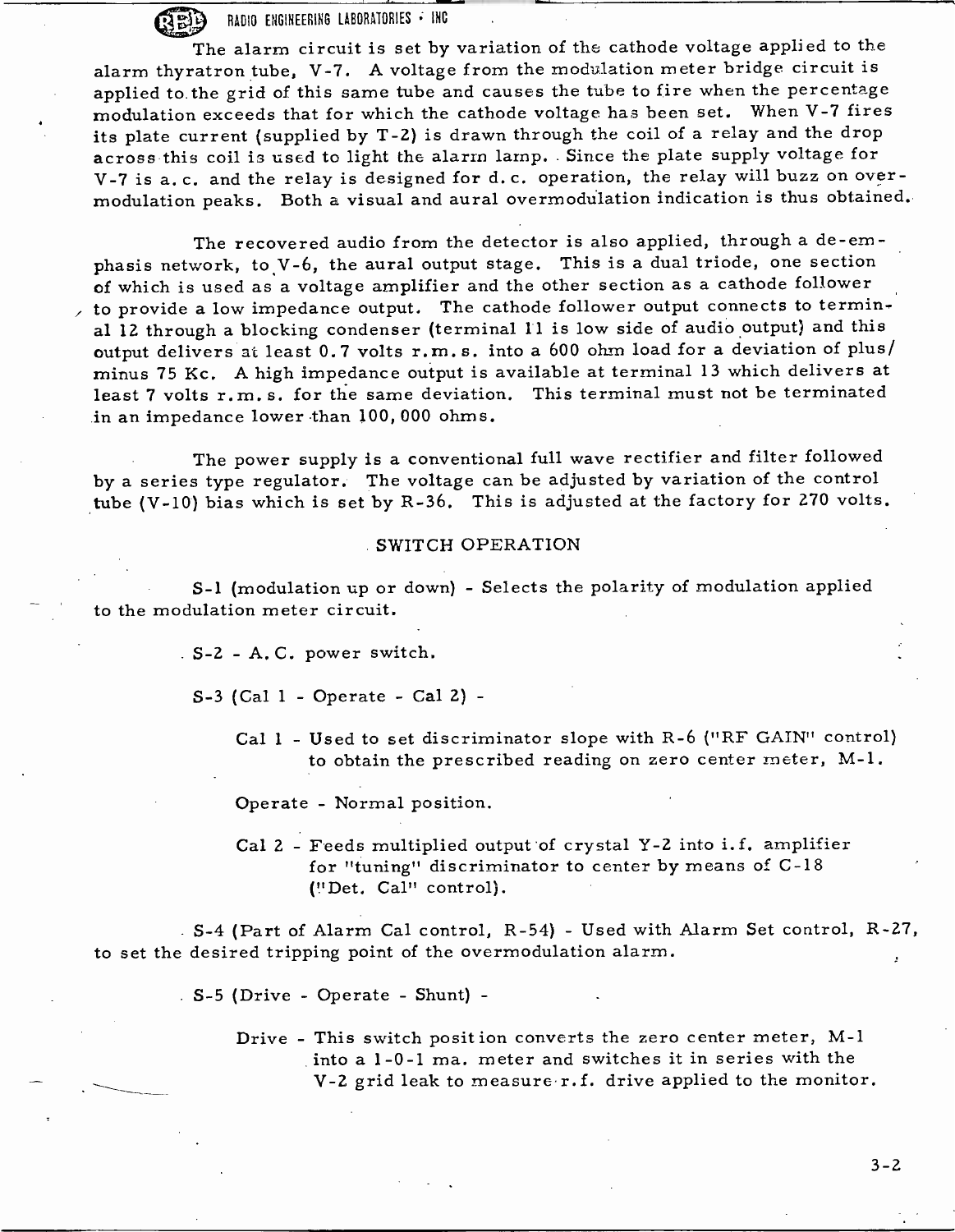Operate - Normal position

Shunt - This switch position provides normal operation of all monitor circuits but reduces the sensitivity of the zero center meter by a factor of about 10 in order to protect the meter movement.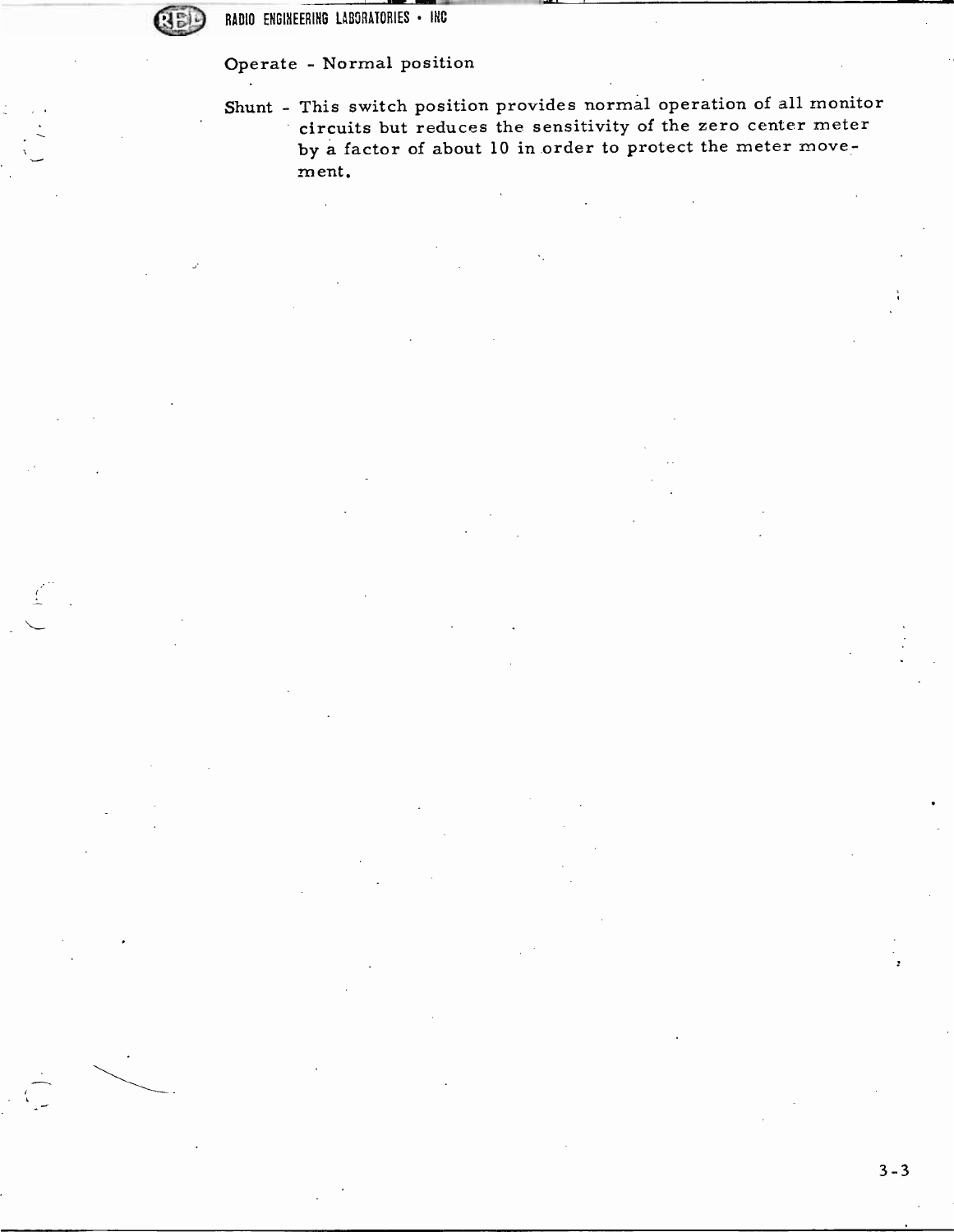RADIO ENGINEERING LABORATORIES · NC SECTION 4

### VOLTAGE READINGS

# NOTE: As a general rule, good operation is secured with variations of as much as plus/minus 25% from the values given.

Line voltage 117. Switch S-3 in "Cal 2" position unless noted. Volt-<br>ohmyst used with 100,000 ohm, 1/2 watt resistor as probe.

### SOCKET PIN NUMBERS

| TUBE            | $\mathbf{1}$   | $\mathbf{2}$             | $\mathbf{3}$            | $\overline{\mathbf{4}}$ | 5            | 6                        | $\overline{7}$     | 8                          |  |
|-----------------|----------------|--------------------------|-------------------------|-------------------------|--------------|--------------------------|--------------------|----------------------------|--|
| V <sub>1</sub>  | fil.           | a <sub>1</sub><br>260    | $a_{\bullet}$<br>120    | $\mathbf{0}$            | $\mathbf 0$  | $-10$                    | $a_{\overline{5}}$ | fil.                       |  |
| V <sub>2</sub>  | $\pmb{0}$      | fil.                     | $\pmb{0}$               | $-7$                    | $\mathbf{0}$ | $\frac{b}{75}$           | fil.               | 245                        |  |
| V <sub>3</sub>  | $\mathbf 0$    | fil.                     | $\pmb{0}$               | 20                      | $-20$        | $\overline{\phantom{0}}$ | fil.               | $\overline{\phantom{0}}$ 0 |  |
| V <sub>4</sub>  | $-24$          | fil.                     | 175                     | $\pmb{0}$               | 27           | 195                      | fil.               | $\bf{0}$                   |  |
| V <sub>5</sub>  | $-30$          | fil.                     | 205                     | $\mathbf{0}$            | 30           | 255                      | fil.               | $0$ to $-2$                |  |
| V <sub>6</sub>  | $\pmb{0}$      | fil.                     | 125                     | 2.7                     | 3.5          | 210                      | fil.               | $\mathbf 0$                |  |
| V7              | $\mathbf 0$    | fil.                     | $\frac{d}{3}$           | $\frac{c}{15}$          | 19           | 39                       | fil.               | $\frac{d}{3}$              |  |
| V8              | 8 <sub>o</sub> | 400                      | $\overline{\mathbf{0}}$ | A.C.                    | 270          | A.C.                     | $1\overline{45}$   | 400                        |  |
| V <sub>9</sub>  | $\mathbf 0$    | 270                      | 400                     | 400                     | 255          | 255                      | 270                | 270                        |  |
| $_{\rm V10}$    | fil.           | 245                      | 245                     | 105                     | 105          | 100                      | 105                | fil.                       |  |
| V11             | $\mathbf{0}$   | $\overline{\phantom{0}}$ | A.C.                    | 260                     | 105          | $^{c}_{14}$              | A.C.               | $400$                      |  |
| V12             | $\pmb{0}$      | fil.                     | 135                     | 2.2                     | 2.2          | 135                      | fil.               | $\bf{0}$                   |  |
| V <sub>13</sub> | 16             | fil.                     | 16                      | 16                      | 20           | 270                      | fil.               | 16                         |  |
| V14             | fil.           | 270                      | 90                      | $\mathbf 0$             | $\pmb{0}$    | $-4$                     | 5                  | fil.                       |  |
| V15             | fil.           | 45                       | 105                     | $\pmb{0}$               | $\pmb{0}$    | $-11$                    | $\bf{0}$           | fil.                       |  |

a. - S-3 in Cal 1 or Operate position with. R.F. input disconnected.

b. - Varies with setting of "RF GAIN" control.

c. - Tiepoint

d. - Varies with "Alarm Set" control.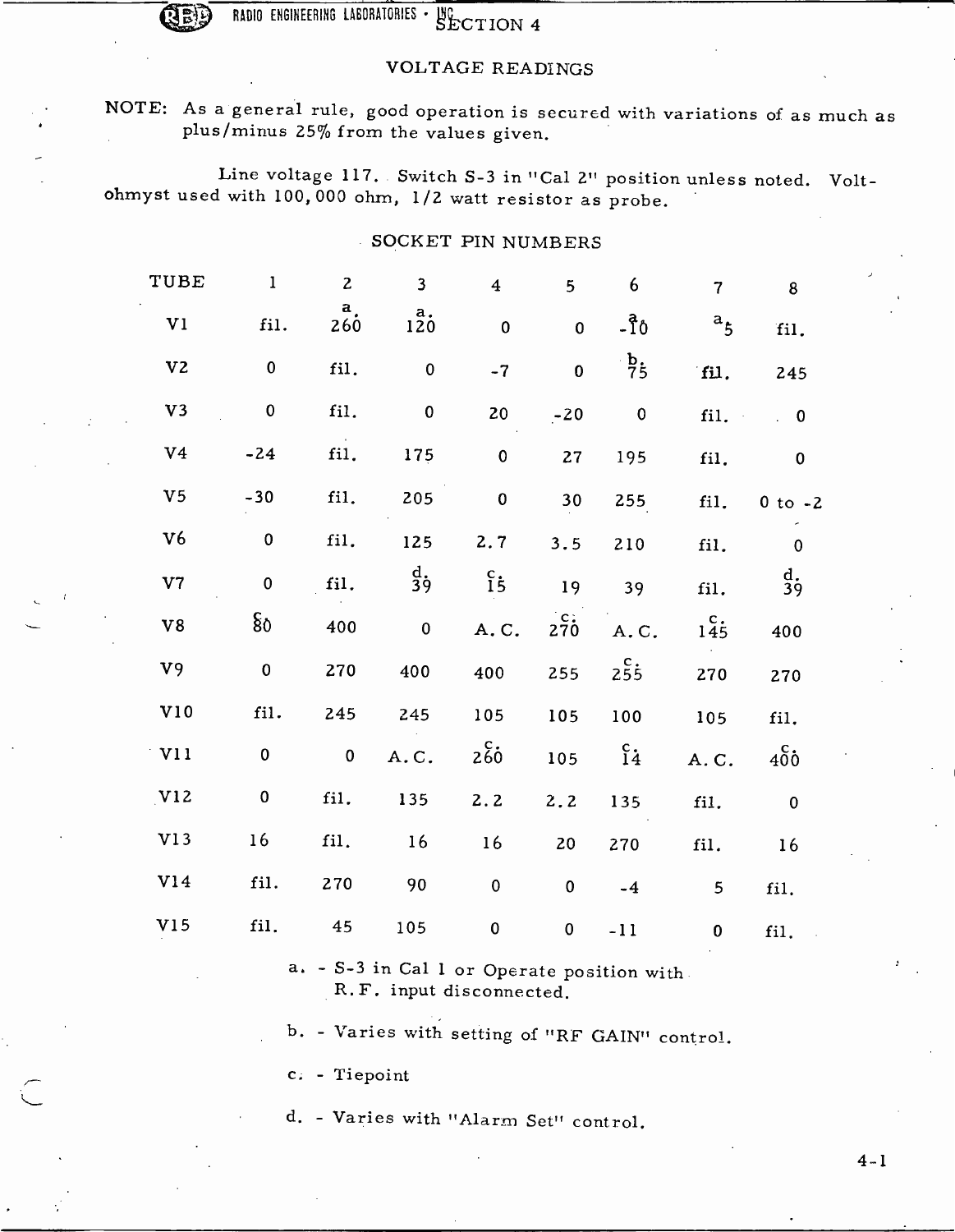RADIO ENGINEERING LABORATORIES . INC

Tube socket voltages differing materially from the tabulated values in-<br>dicate a defective or altered component. Inspection and the use of an ohm-meter<br>(with all power off the monitor) will generally disclose the defective

| V-1 - Procedure C                         |
|-------------------------------------------|
| $V-2$ - Procedure C and D                 |
| V-3 - Procedure D                         |
| V-4 - Procedure A                         |
| V-5 - Procedure B                         |
| V-6 - No recalibrate procedure necessary  |
| V-7 - No recalibrate procedure necessary  |
| V-8 - No recalibrate procedure necessary  |
| V-9 - No recalibrate procedure necessary  |
| V-10 - No recalibrate procedure necessary |
| V-11 - No recalibrate procedure necessary |
| V-12. - Procedure E                       |
| V-13 - Procedure E                        |
| V-14 - Procedure A                        |
| V-15 - Procedure C                        |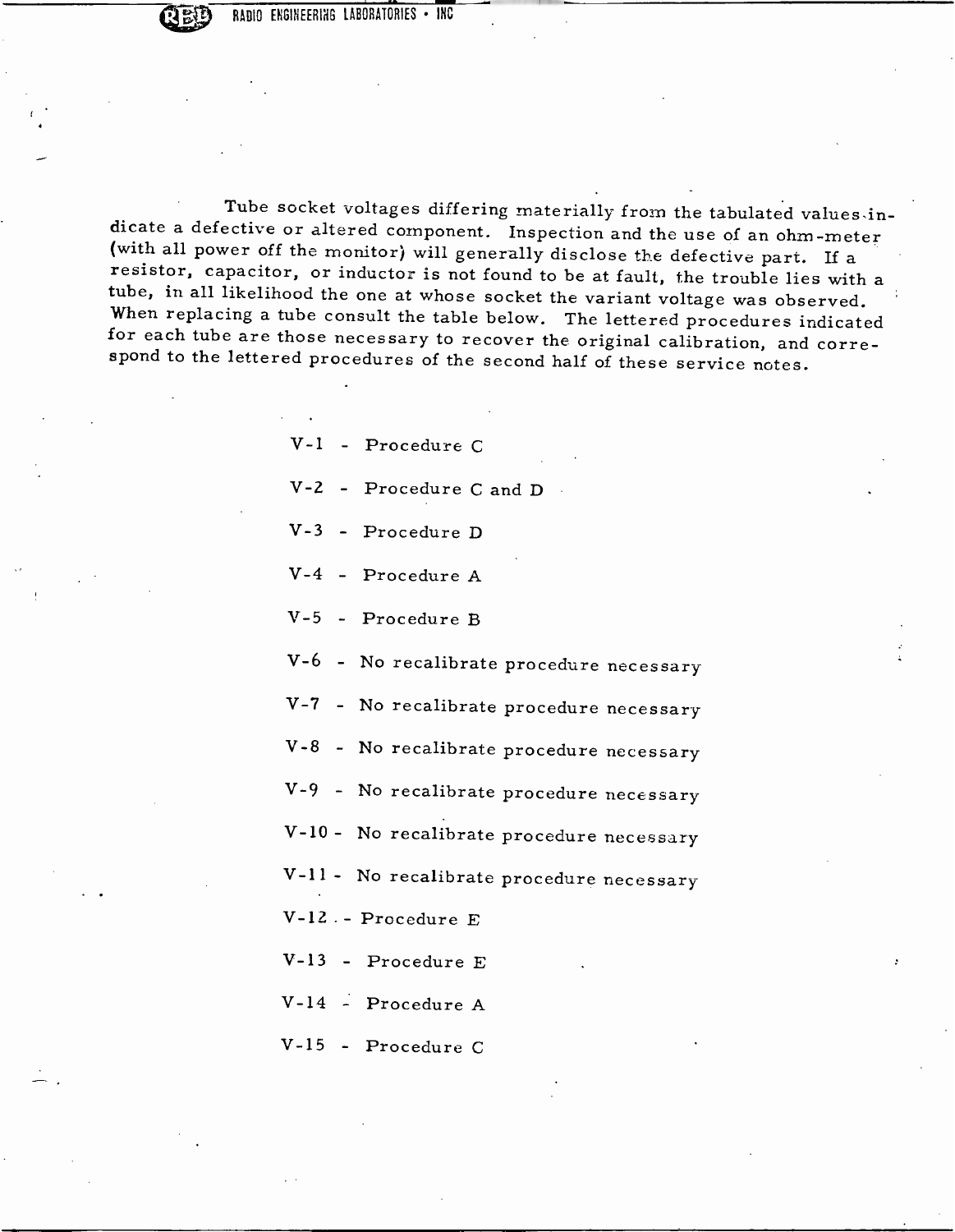# **THE RADIO ENGINEERING LABORATORIES · INC READ, JUST MENT AND RECALIBRATION**

WARNING: Several of the operations detailed below are relatively critical, and are so noted, in that improper execution may result in the deterioration of<br>the Monitor's performance beyond the limits allowed. Unless adequate<br>test equipment is at hand, and unless personnel has a working familiar-<br>ity with

GENERAL - Servicing this equipment can be divided, as follows: Adjustments in both crystal oscillator circuits; adjustments involving the discriminator and associated tubes and components and adjustments in the modulation

PROCEDURE A - Adjustment of Crystal Y -1 and Associated Circuits. Failure of any part including tube and crystal associated directly with Y -1 may necessitate re-adjustment of the variable elements. It is our experience that replacement of<br>V-4 does not affect the frequency of oscillation of Y-1 by more than about 200 cycles referred to 100 megacycles. However, the basic accuracy of the carrier frequency measuring function depends on this crystal oscillator circuit, and recalibration is indicated if any gross component failure occurs.

The crystal unit Y-1 operates at either 1/18th or 1/24th of the transmit-<br>ter frequency less the intermediate frequency (twice Y-2 frequency). To adjust the<br>frequency of the crystal oscillator requires a good receiver capa scope. Of course, the secondary standard should be set against the transmissions of the National Bureau of Standards (WWV) or some other primary standard. If this equipment is at hand or conveniently available it goes with

The correct condition for L-4, which controls the "strength" of oscilla-<br>tion is about 3/4 turn back from the point where oscillations suddenly cease, i. e.,<br>where the tank becomes capacitive. With L-4 correctly adjusted,

The tank circuit containing L-3 is resonated at either the 3rd, or the<br>4th harmonic of Y-1 and is adjusted to peak the drive on V-14. This peak may be<br>observed by noting the variations in the D.C. cathode voltage of V-14.

PROCEDURE B - Adjustment of Crystal Y-2 and Associated Circuits. Substantially the same as Procedure A, except that here the requirements on exactness of oscillation frequency are not so severe(by about 10 to 1). Tuning of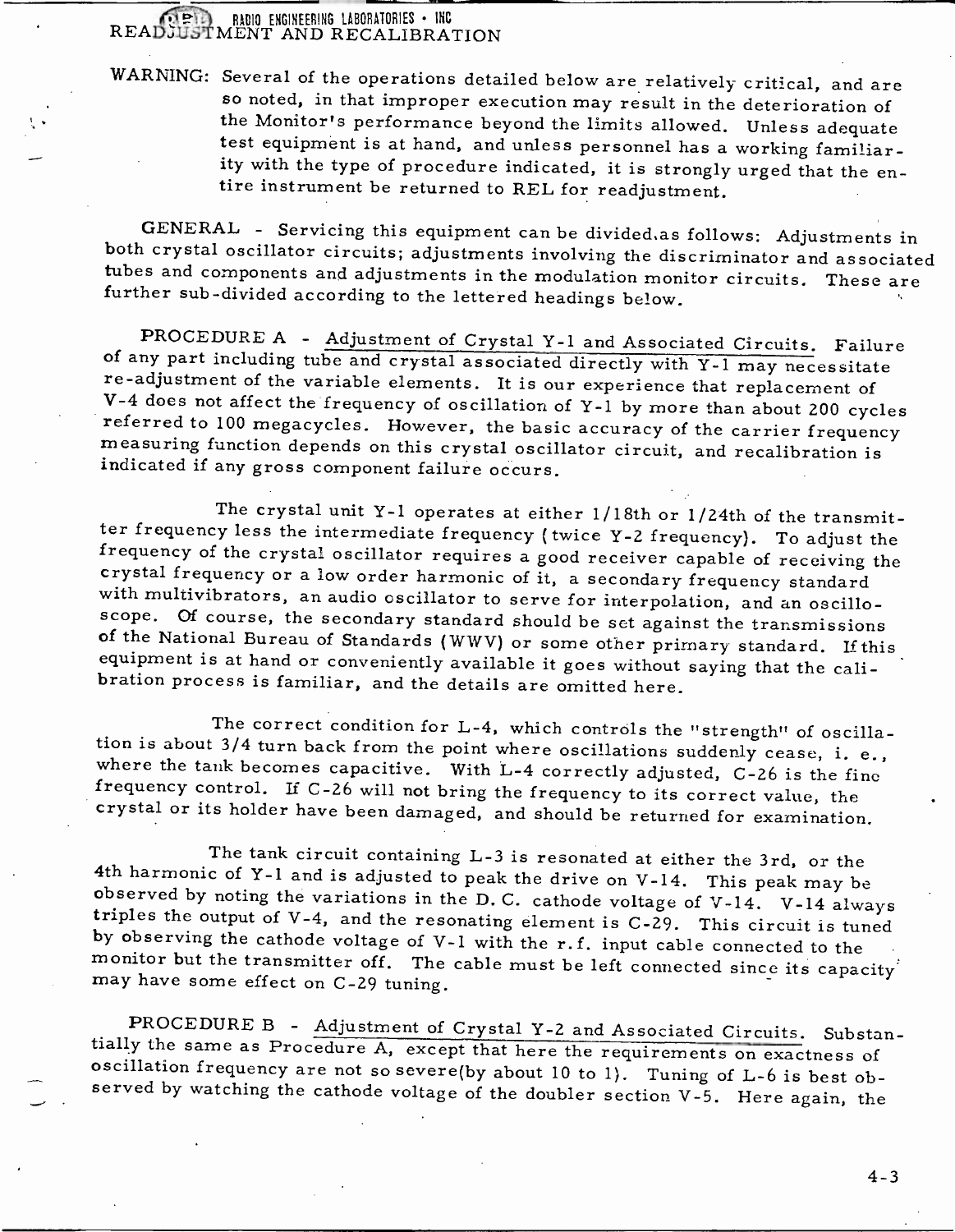### RADIO ENGINEERING LABORATORIES . INC

oscillator tuning (L-6) must be "backed-off" to a stable oscillation condition. C-34 is the fine frequency control on crystal Y-2.

PROCEDURE C - Adjustment of Z -1. This intermediate frequency transformer is overcoupled and is originally adjusted to be flat within plus /minus 1 db for plus /minus 100 Kc. deviation from the intermediate frequency value. Replacement of  $V$ -15 or <sup>V</sup>-2 may require slight readjustment of C -5 or C -7 respectively. The correct setting is that which secures the least change in reading of "Drive" when about 100% tone modulation is keyed on and off. This change should not exceed 0.03 ma. when the whole reading is about 0.5 ma. Incidentally, if a check of "Drive" during programming shows changes on program peaks it is a pretty sure sign that Z -1 is out of adjustment. This should not occur except for change of tubes or mechanical damage to Z-1. Be sure first, however, that the transmitter is free of amplitude modulation when programmed.

Adjustment of Z-3. This tuning is very broad and non-critical because of the heavy damping associated with the circuit and replacement of V-1 or V-15 will have little effect. It is best tuned using "Cal 2" (Y -2 crystal) and adjusting for maximum developed grid voltage on V -15.

PROCEDURE D - Adjustment of Z -2 and Associated Circuits. The replacement of either V -2 or V -3 will require at the least an inspection to verify whether or not <sup>a</sup> change in tuning has been made. The primary is in resonance if, with the secondary tuned for zero frequency deviation, the frequency meter exhibits less than plus/minus 200 cycles average shift with 100% tone modulation from the transmitter. As stated elsewhere M-1 is a delicate meter and should always be shunted down when making preliminary adjustments. All final adjustments, however, must be made without the shunt to secure a correct calibration. If it is not otherwise known that there is less than  $1/2\%$  distortion in the transmitter then the very soft peak in the reading of the % Modulation meter must be used as an indication of primary resonance. Do not use more than 50% modulation for this adjustment.

After an adjustment of the primary, the secondary will have to be retuned slightly. If it is necessary to retune C -15, the frequency meter should be protected, and it should be done in the Cal 2 condition, and with an insulated tuning tool. The discriminator transformer is slightly overcoupled, and it will be necessary alternately to repeat primary and secondary adjustments.

With Z-2 properly tuned, the Cal 1 condition should be met; that is control of R -6 (panel) should yield the frequency meter reading inscribed on the serial number sheet for the monitor. This adjustment establishes the gradient of the detection circuit at 25 microamperes per kilocycle. Hence, with 100% tone modulation (plus /minus <sup>75</sup>Kc. peak deviation), an audio voltage of . 676 volts rms will appear across both <sup>R</sup>-7 and R -8. Provided the discriminator has not suffered mechanical damage (such as altered coupling), and provided all associated components are of rated value, this provides a basic check of the percent modulation of the transmitter.

PROCEDURE E - Adjustment of Percent Modulation Meter Circuit. Replacement of either V-12 or V-13 will ordinarily not require readjustments. However, such readjustment, if necessary, is straightforward provided the transmitter deviation is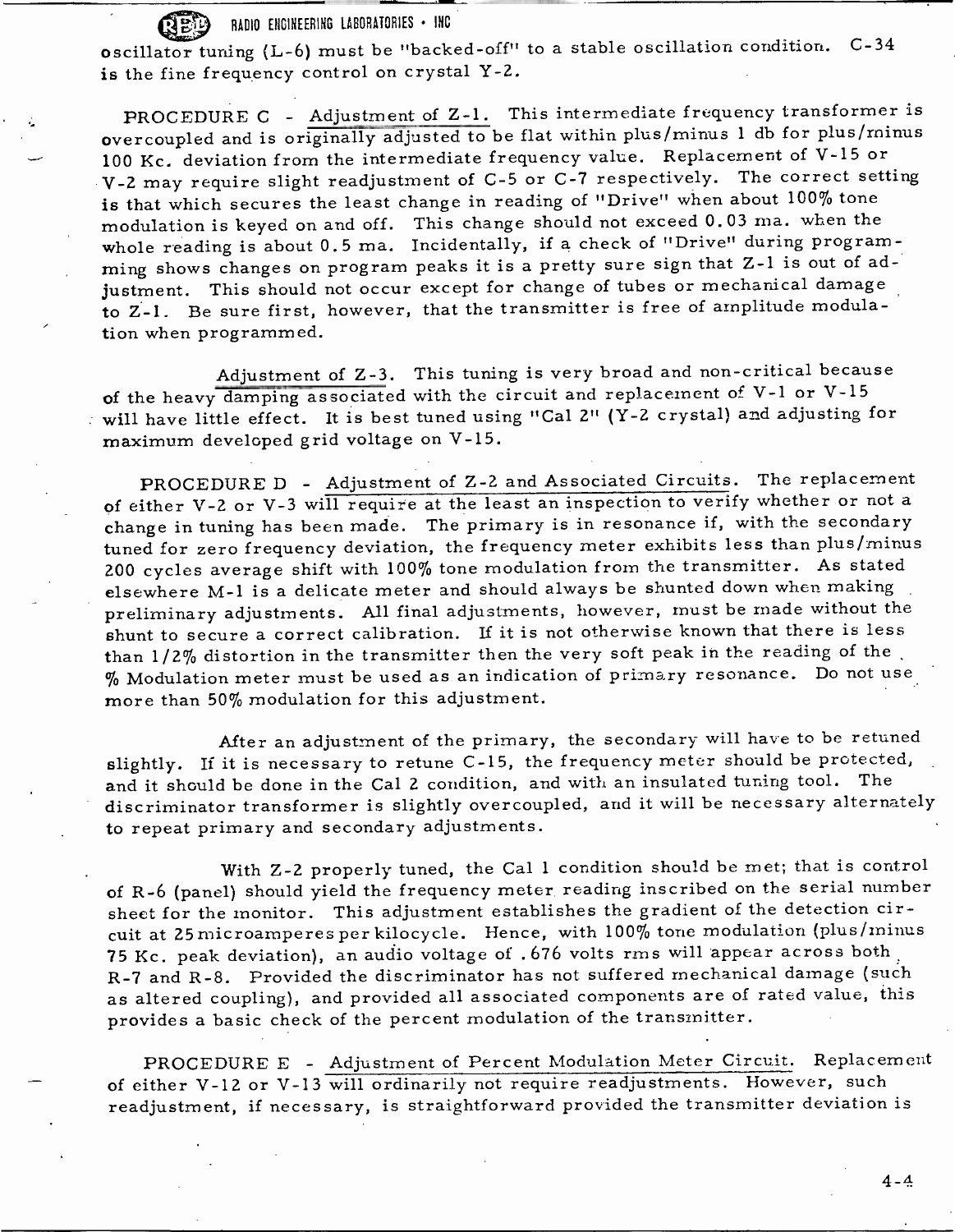## RADIO ENGINEERING LABORATORIES . INC

accurately known. If the discriminator is correctly tuned and the monitor in correct operating adjustment, the voltage on R -7 or R -8 may be used as a measure of 100% modulation, as mentioned above in Procedure D. The audio frequency meter used for this purpose should be a good one and should not have an impedance of less than 5000 ohms. For accurate results this will have to be done with no shunt on the frequency meter.

 $\mathcal{O} \circ \mathsf{K}$  C.<br>thed that fol-As an entirely independent measurement of deviation the method that follows may be used. It is an adaptation of the so-called "Bessel Function" method, but it is in our experience more accurate and requires less accurate equipment. The items necessary are: a communications type receiver of good stability, capable of tuning to the I.F. frequency of the monitor, and having a BFO; an audio oscillator of reasonably accurate frequency calibration and an oscilloscope. With the transmitter unmodulated and with the receiver loosely coupled to the I.F. of the monitor, tune in the intermediate frequency, using the BFO adjusted to as near zero beat as convenient. Modulate approximately 100% at 15, 000 cycles. Slowly tune the receiver away from the I.F. to the 5th zero beat, which will be the 5th sideband of the modulation, and will be accurately 75 kilocycles from the I.F. Change the mod-<br>ulatingfrequency to a low value, such as 100 cycles. Slowly raise the modulation until one burst of beat note per audio cycle is seen on the scope. It will be observed that for less than 75 Kc. deviation, the burst on the scope will have no zero beat center. At 75 Kc. deviation a zero beat center will appear in the burst, and for more than 75 Kc. deviation there will be signs of the frequency modulated signal swinging twice per audio cycle through zero beat with the receiver. At the single zero beat point the deviation will be plus /minus 75 kilocycles, plus /minus a few hundred cycles, plus 5 times the inaccuracy of the 15, 000 cycle setting of the audio oscillator.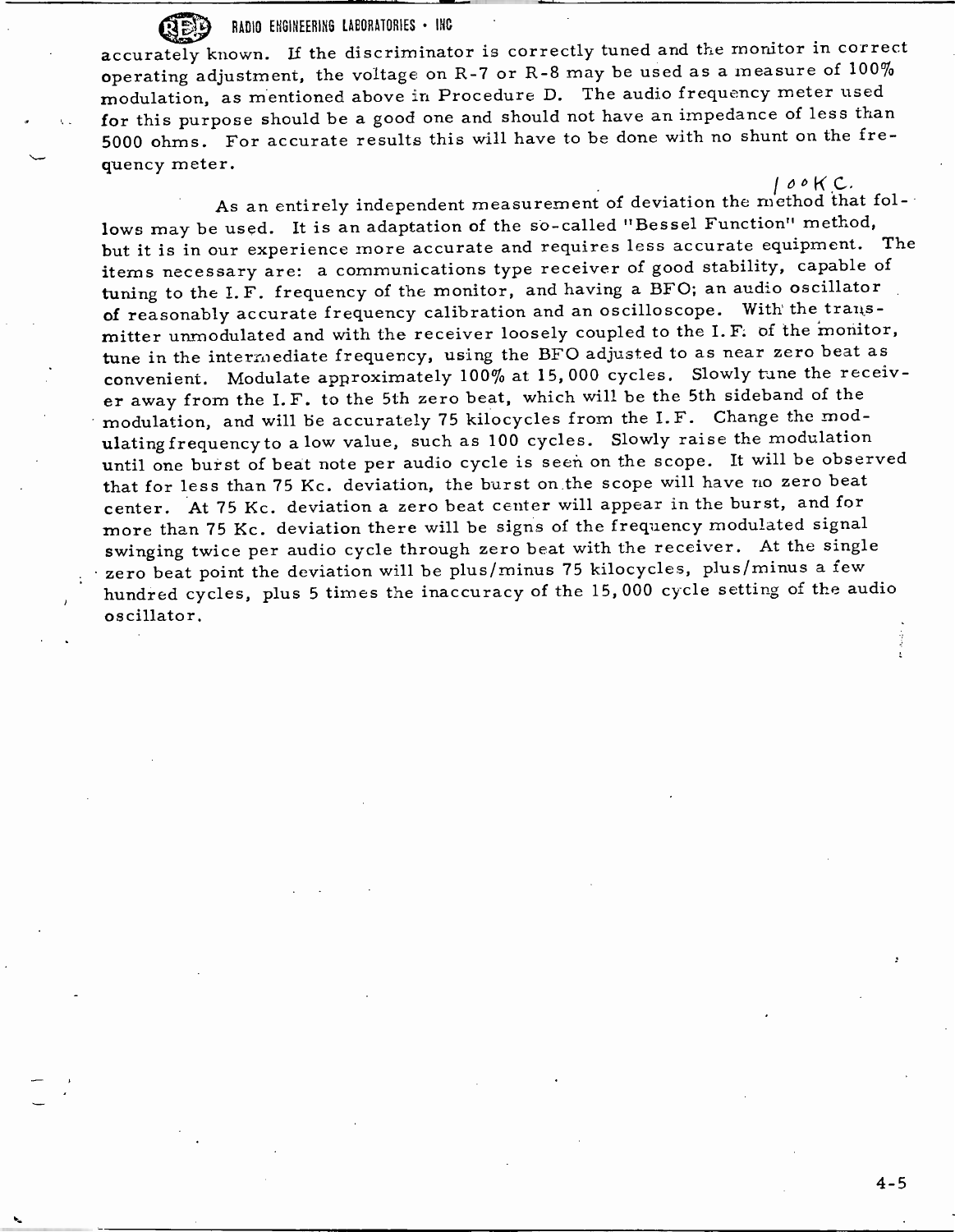

RADIO ENGIHEERING LABORATORIES . INC<br>SECTION 5

# PARTS LIST MODEL 600A FM BROADCAST FREQUENCY AND MODULATION MONITOR

| Symbol   | REL        | Description                                                                     |
|----------|------------|---------------------------------------------------------------------------------|
| Ref      | Part No.   |                                                                                 |
|          |            | Capacitor - fixed, mica, .001 mfd., 500 VDCW, 20%                               |
| $C-1$    | $C - 5047$ | accuracy -                                                                      |
|          |            | Capacitor - fixed, ceramic, 1200 mmfd., 300 VDCW, 20%                           |
| $C - 2$  | $C - 5000$ |                                                                                 |
|          |            | accuracy<br>Capacitor - fixed, ceramic, .005 mfd. GMV, 450 VDCW                 |
| $C-3$    | $C - 5247$ |                                                                                 |
| $C-4$    |            | Capacitor - Part of Z-1 assembly                                                |
| $C - 5$  |            | Capacitor - Part of Z-1 assembly                                                |
| $C - 6$  |            | Capacitor - Part of Z-1 assembly                                                |
| $C-7$    |            | Capacitor - Part of Z-1 assembly                                                |
|          | $C - 5013$ | Capacitor - fixed, mica, 220 mmfd., 500 VDCW, 20% accur-                        |
| $C - 8$  |            |                                                                                 |
|          | $C-5171$   | Capacitor - fixed, mica, .006 mfd., 500 VDCW, $\pm 20\%$                        |
| $C-9$    |            | Capacitor - Part of Z-2 assembly                                                |
| $C-10$   |            | Capacitor - Part of Z-2 assembly                                                |
| $C-11$   |            | Capacitor - Same as C-2                                                         |
| $C-12$   |            | Capacitor - Same as C-2                                                         |
| $C-13$   |            | Capacitor - Part of Z-2 assembly                                                |
| $C-14$   |            | Capacitor - Part of Z-2 assembly                                                |
| $-C-14A$ |            | Capacitor - Part of Z-2 assembly                                                |
| $C-15$   |            | Capacitor - fixed, ceramic, 4.7 mmfd., 500 VDCW, 10%                            |
| $C-16$   | $C - 5002$ | accuracy, zero coefficient.                                                     |
|          |            | Capacitor - Same as C-16                                                        |
| $C-17$   |            | Capacitor - variable, air, split stator, 5-36 sec., 2.5-18                      |
| $C-18$   | $C - 5009$ | mmfd.                                                                           |
|          |            | Capacitor - fixed, mica, .005 mfd., 500 VDCW, 20%                               |
| $C-19$   | $C - 5175$ | accuracy                                                                        |
|          |            | Capacitor - Same as C-8                                                         |
| $C-20$   |            | Capacitor - Same as C-8                                                         |
| $C-21$   |            | Capacitor - Same as C-1                                                         |
| $C-22$   |            | Capacitor - Same as C-9<br>500 VDCW,                                            |
| $C-23$   |            | Capacitor - fixed, silvered mica, .000047 mfd.,                                 |
| $C-24$   | $C - 5172$ | 10% accuracy                                                                    |
|          |            | Capacitor - fixed, silvered mica, .00015 mfd., 500 VDCW,                        |
| $C - 25$ | $C-5173$   | $10\%$ accuracy                                                                 |
|          |            | Capacitor - variable, air, trimmer type, 47 mmfd., .016"                        |
| $C-26$   | $C - 5026$ | nominal spacing.                                                                |
|          |            |                                                                                 |
| $C-27$   |            | Capacitor - Same as C-16                                                        |
| $C-28$   |            | Capacitor - Same as C-9                                                         |
| $C-29$   |            | Capacitor - Same as C-26                                                        |
| $C-30$   |            | Capacitor - Same as C-2<br>Capacitor - fixed, ceramic, 100 mmfd., 500 VDCW. 10% |
| $C-31$   | $C-5001$   |                                                                                 |
|          |            | accuracy                                                                        |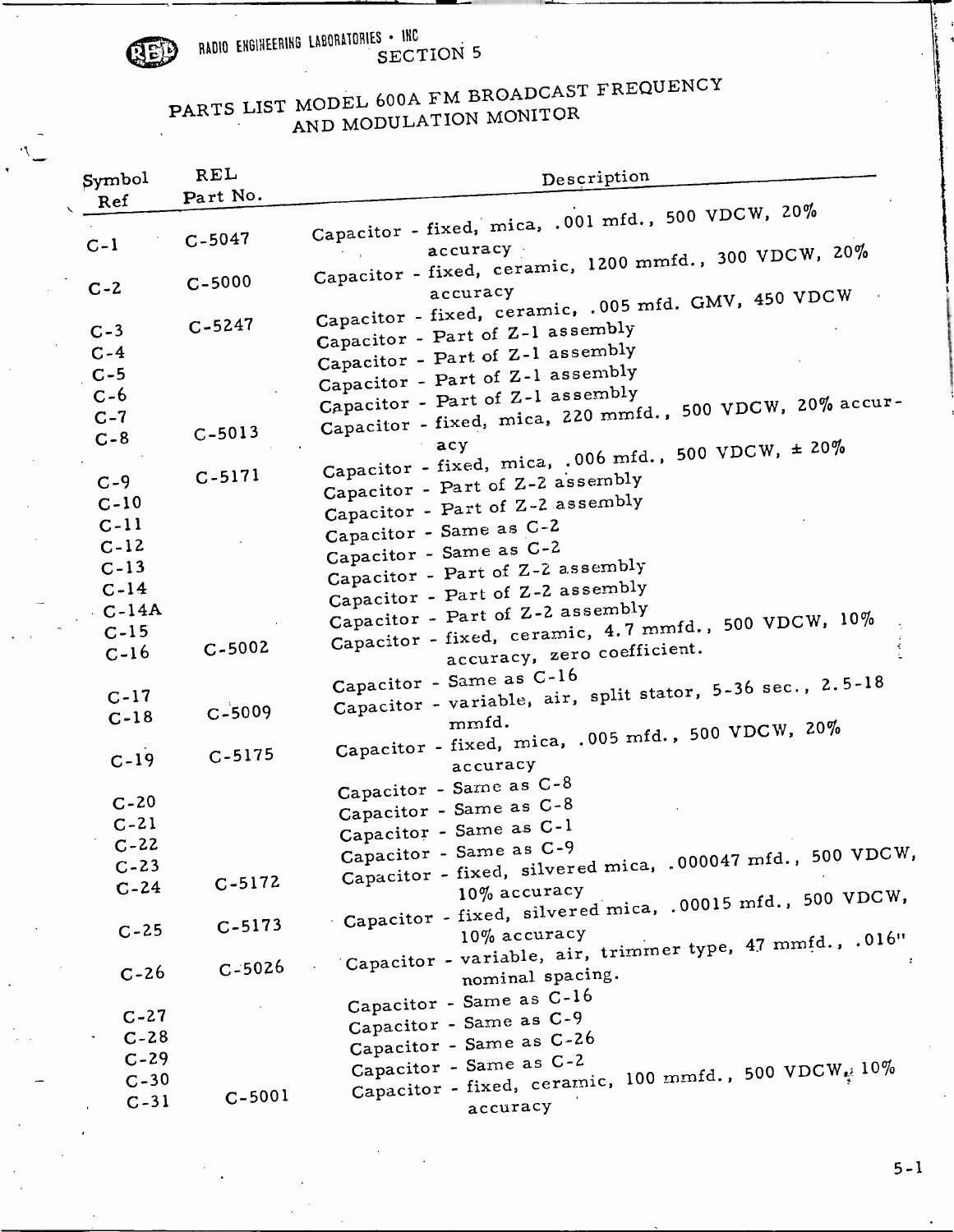| Symbol   | uej<br>REL |                                                                                             |
|----------|------------|---------------------------------------------------------------------------------------------|
| Ref      | Part No    | Description                                                                                 |
|          |            |                                                                                             |
| $C-32$   |            | Capacitor - Same as C-31                                                                    |
| $C-33$   |            | Capacitor - Same as C-9                                                                     |
| $C-34$   |            | Capacitor - Same as C-26                                                                    |
| $C-35$   | $C-5174$   | Capacitor - fixed, mica, .001 mfd., 500 VDCW, 5% accur-                                     |
|          |            | acy                                                                                         |
| $C-36$   | $C-5169$   | Capacitor - fixed, paper, oil filled, 0.25 mfd., plus 20%,<br>minus $10\%$ , 600 VDCW       |
| $C-37$   | $C-5168$   | Capacitor - fixed, paper, oil filled, 1.0 mfd., plus 20%,<br>minus 10%, 600 VDCW.           |
| $C-38$   |            | Capacitor - Same as C-3                                                                     |
| $C-39$   | $C - 5258$ | Capacitor - fixed, electrolytic, 20 mfd., 525 VDCW                                          |
| $C-40$   | $C - 5237$ | Capacitor - fixed, electrolytic, 40 mfd., 450 VDCW                                          |
| $C-41$   |            | Capacitor - Same as C-37                                                                    |
| $C-42$   |            | Capacitor - Same as C-37                                                                    |
| $C-43$   |            | Capacitor - Same as C-31                                                                    |
| $C - 44$ |            | Capacitor - Same as C-37                                                                    |
| $C-45$   |            | Capacitor - fixed, paper, oil filled, 0.1 mfd., plus 20%,<br>minus 10%, 600 VDCW            |
| $C-46$   |            | Capacitor - Part of Z-2 assembly                                                            |
| $C-47$   |            | Capacitor - Same as C-9                                                                     |
| $C-48$   |            | Capacitor - Same as C-9                                                                     |
| $C - 49$ |            | Capacitor - Same as C-31                                                                    |
| $C-50$   |            | Capacitor - Same as C-2                                                                     |
| $C-51$   |            | Capacitor - Same as C-9                                                                     |
| $C-52$   |            | Capacitor - Same as C-9                                                                     |
| $C-53$   |            | Capacitor - Same as C-2                                                                     |
| $C-54$   |            | Capacitor - Same as C-2.                                                                    |
| $C-55$   |            | Capacitor - Same as C-2                                                                     |
| $C-56$   |            | Capacitor - Same as C-2                                                                     |
| $C-57$   |            | Capacitor - Same as C-9                                                                     |
| $C-58$   | $C - 5235$ | Capacitor - fixed, electrolytic, tubular, 50 mfd., 25 VDCW                                  |
| $C-59$   |            | Capacitor - Same as C-58                                                                    |
| $C-60$   |            | Capacitor - Part of Z-3 assembly                                                            |
| $C-61$   |            | Capacitor - Part of Z-3 assembly                                                            |
| $C-62$   |            | Capacitor - Same as C-3                                                                     |
| $F-1$    | $F - 5000$ | Fuse - glass enclosed, 1 ampere, 250 volts                                                  |
| $F - 2$  | $F - 5006$ | Fuse - glass enclosed, 2 amperes, 250 volts                                                 |
| $I-1$    | $I-5004$   | Lamp - pilot light, 115 volts, 6 watt, candelabra base                                      |
| $J-1$    | $J - 5001$ | ż,<br>Jack - female contact, chassis mtg. type                                              |
| $K-1$    | $K-5029$   | Relay - coil for 100 volts DC with 25 MA. or less, two form<br>A contact sections per relay |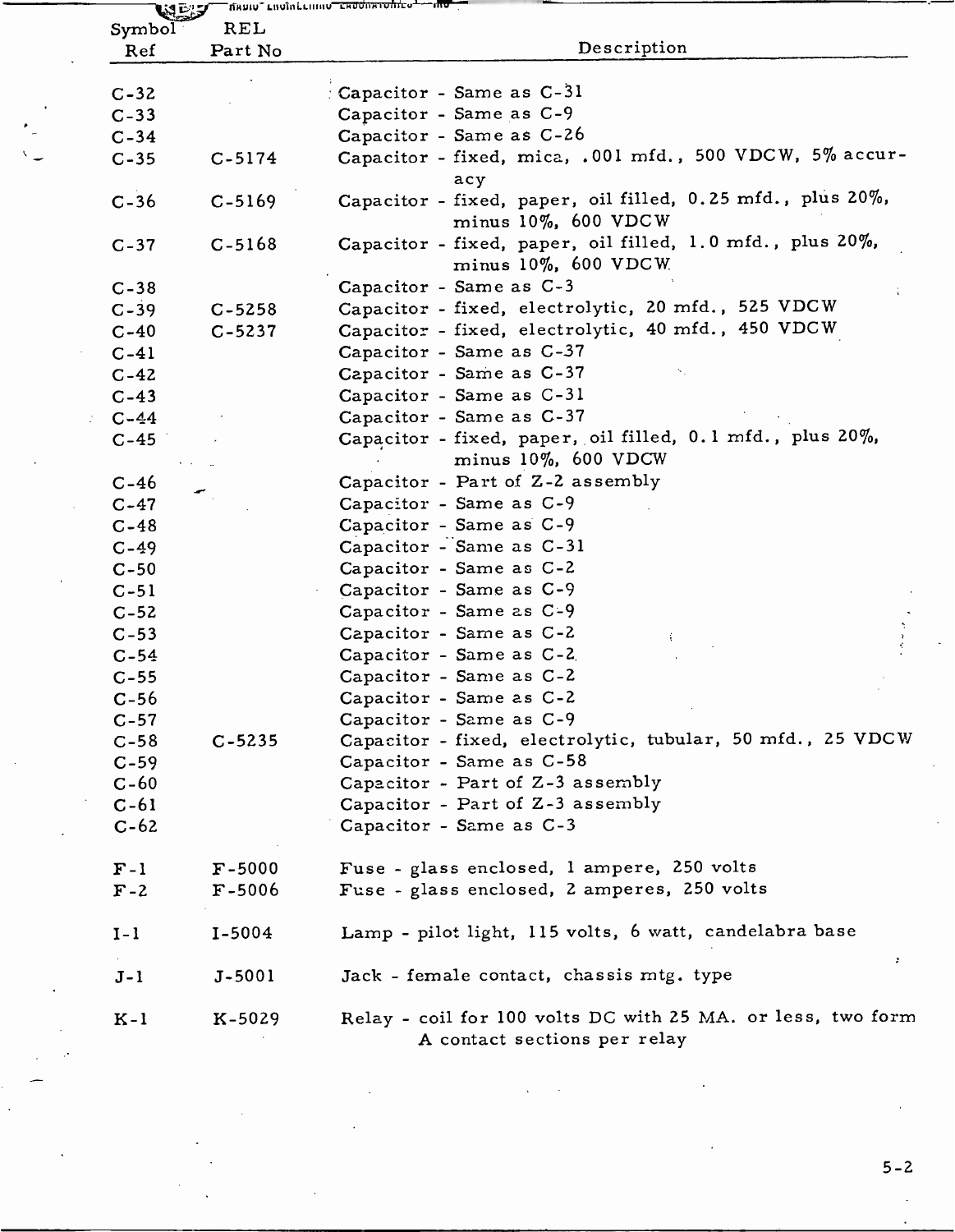| Symbol<br>Ref | REL<br>Part No. | Description                                                             |
|---------------|-----------------|-------------------------------------------------------------------------|
|               |                 |                                                                         |
| $L-1$         | $L - 5066$      | Coil, R.F. - Choke "resistor" type, 1 micro-henry                       |
| $L - 2$       | $L - 5028$      | Coil, radio - choke, inductance 2.5 millihenries, 15%                   |
|               |                 | accuracy, multiple pi, ceramic bobbin, wax                              |
|               |                 | impregnated                                                             |
| $L-3$         | $L - 5002$      | Coil, radio - heterodyne oscillator 1st tripler, integral               |
|               |                 | type, single winding                                                    |
| $L - 4$       | $L - 5051$      | Coil, radio - oscillator plate tank                                     |
| $L - 5$       |                 | Coil, radio - tripler plate                                             |
| $L - 6$       |                 | Coil, radio - Same as L-4                                               |
| $L - 7$       | $L - 5033$      | Choke, filter - 20 henries at 75 MA. maximum DC resist-                 |
|               |                 | ance, 1,600 ohms, hermetically sealed                                   |
| $L - 8$       |                 | Coil - Same as L-1                                                      |
|               |                 |                                                                         |
| $M-1$         | M-5020          | Meter - DC microammeter, zero center 50-0-50 micro-                     |
|               |                 | ampere deflection, special scale and pointer, scale has 40              |
|               |                 | divisions and plus/minus 2000 cycles on the scale to corres.            |
|               |                 | pond to plus/minus 50 microamps on the meter, 2% accuracy               |
| $M - 2$       | M-5027          | Meter - DC microammeter - Movement 0 to 250 microamp-                   |
|               |                 | eres, 1400 ohms, scale as for Model 862 type 30B with 250               |
|               |                 | microamperes giving full scale (plus 3VU indication and with            |
|               |                 | additional mark at a deflection corresponding to $133 - 1/3\%$          |
|               |                 | modulation, damping factor within 16 to 200, time for one               |
|               |                 | complete oscillation of the pointer is from 290 to 350 milli-           |
|               |                 | seconds, 2% accuracy                                                    |
| $P-1$         | $P-5002$        | Plug - connector, coaxial, used with J-1                                |
|               |                 |                                                                         |
| $R - 1$       |                 | Resistor - Part of Z-3 assembly                                         |
| $R - 2$       | $R - 5086$      | Resistor - fixed, composition, 1000 ohms, 1 watt, 10%                   |
| $R - 3$       | $R - 5034$      | Resistor - fixed, composition, 82,000 ohms, 1/2 watt, 10%               |
| $R-4$         | $R - 5224$      | Resistor - fixed, composition, 20,000 ohms, 1/2 watt, 10%               |
| $R - 5$       | $R-5186$        | Resistor - fixed, composition, 47,000 chms, 1 watt, 10%                 |
| $R - 6$       | $R-5219$        | Resistor - variable, wirewound, 50,000 ohms, 10% accuracy,              |
|               |                 | 3 watts dissipation at full resistance, linear taper                    |
| $R - 7$       | R-5225          | Resistor - fixed, composition, 510 ohms, 1/2 watt, 5%                   |
| $R - 8$       |                 | Resistor - Same as R-7                                                  |
| $R-9$         | $R - 5203$      | $\mathcal{C}$<br>Resistor - fixed, composition, 6200 ohms, 1/2 watt, 5% |
| $R - 10$      |                 | Resistor - Same as R-9                                                  |
| $R-11$        | $R - 5204$      | Resistor - fixed, composition, 1 meg ohm, 1/2 watt, 10%                 |
| $R-12$        | $R - 5226$      | Resistor - fixed, composition, 10 ohms, $1/2$ watt, 5%                  |
| $R-13$        |                 | Resistor - Same as R-2                                                  |
| $R-14$        | $R - 5200$      | Resistor - fixed, composition, 100,000 ohms, 1/2 watt, 10%              |
| $R-15$        |                 | Resistor - Same as R-14                                                 |
| $R-16$        | $R - 5035$      | Resistor - fixed, composition, 15,000 ohms, $1/2$ watt, $10\%$          |
| $R-17$        |                 | Resistor - Same as R-3                                                  |
| $R-18$        |                 | Resistor - Same as R-16                                                 |
|               |                 | Resistor - Same as R-3                                                  |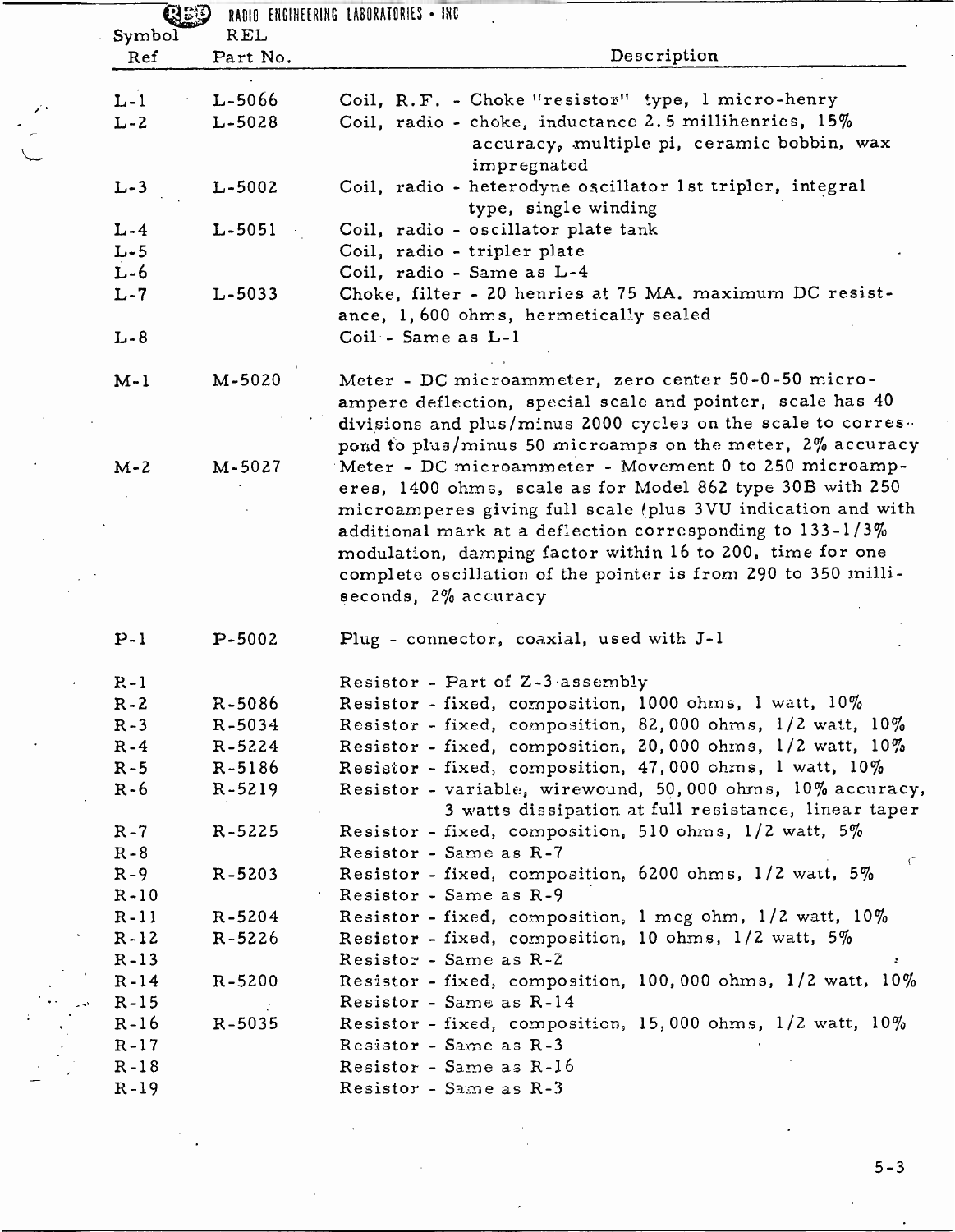|          |            | RADIO ENGINEERING LABORATORIES . INC                                                                       |
|----------|------------|------------------------------------------------------------------------------------------------------------|
| Symbol   | <b>REL</b> | Description                                                                                                |
| Ref      | Part No.   |                                                                                                            |
| $R - 20$ | $R - 5206$ | Resistor - fixed, composition, 75,000 ohms, 1/2 watt, 5%<br>accuracy                                       |
| $R-21$   |            | Resistor - Same as R-14                                                                                    |
| $R-22$   | R-5302     | Resistor - fixed, composition, 27,000 ohms, 1/2 watt, 10%                                                  |
| $R - 23$ | R-5208     | Resistor - fixed, composition, 2000 ohms, 1/2 watt, 10%                                                    |
| $R - 24$ |            | Resistor - Same as R-11                                                                                    |
| $R-25$   | $R - 5134$ | Resistor - fixed, composition, 15,000 ohms, 1 watt, 10%                                                    |
| $R-26$   | $R - 5217$ | Resistor - fixed, composition, 150,000 ohms, 1/2 watt,<br>$10\%$                                           |
| $R - 27$ | $R - 5220$ | Resistor - variable, composition, 100,000 ohms, 20%<br>accuracy, 1/2 watt at full resistance, linear taper |
| $R-28$   | R-5209     | Resistor - fixed, composition, 40,000 ohms, 1/2 watt, 10%                                                  |
| $R - 29$ |            | Resistor - Same as R-16                                                                                    |
| $R-30$   | R-5222     | Resistor - fixed, composition, 300,000 ohms, 1/2 watt, 10%                                                 |
| $R-31$   | R-5112     | Resistor - fixed, composition, 100,000 ohms, 1 watt, 10%                                                   |
| $R - 32$ | $R - 5032$ | Resistor - fixed, composition, 100 ohms, 1/2 watt, 10%                                                     |
| $R - 33$ | $R - 5306$ | Resistor - fixed, composition, 180,000 ohms, 1/2 watt, 10%                                                 |
| $R - 34$ | R-5022     | Resistor - fixed, composition, 10,000 ohms, 1/2 watt, 10%                                                  |
| $R-35$   | R-5101     | Resistor - fixed, composition, 150,000 ohms, 1 watt, 10%                                                   |
| $R - 36$ | $R - 5221$ | Resistor - variable, composition, 100,000 ohms, 1/2 watt at<br>full resistance, linear taper, 20% accuracy |
| $R - 37$ |            | Resistor - Same as R-3                                                                                     |
| $R - 38$ | R-5210     | Resistor - fixed, composition, 33,000 ohms, 1 watt, 10%                                                    |
| $R - 39$ |            | Resistor - Same as R-31                                                                                    |
| $R-40$   |            | Resistor - Same as R-16                                                                                    |
| $R-41$   |            | Resistor - Same as R-2                                                                                     |
| $R - 42$ |            | Resistor - Same as R-2                                                                                     |
| $R - 43$ | $R - 5126$ | Resistor - fixed, composition, 250,000 ohms, 1/2 watt, 10%                                                 |
| $R-44$   | $R - 5212$ | Resistor - fixed, composition, 2.7 meg ohm, 1/2 watt, 10%                                                  |
| $R-45$   |            | Resistor - Same as R-16                                                                                    |
| $R-46$   |            | Resistor - Same as R-36                                                                                    |
| $R-47$   |            | Resistor - Same as R-3                                                                                     |
| $R-48$   | R-5213     | Resistor - fixed, composition, 5000 ohms, 1/2 watt, 10%                                                    |
| $R - 49$ |            | Resistor - Same as R-4                                                                                     |
| $R-50$   | $R - 5207$ | Resistor - fixed, composition, 47,000 ohms, 1/2 watt, plus/<br>$minus 10\%$                                |
| $R-51$   | $R - 5300$ | Resistor - fixed, composition, 180,000 ohms, 1/2 watt, 5%                                                  |
| $R - 52$ |            | Resistor - Same as R-36                                                                                    |
| $R - 53$ |            | Resistor - Same as R-28                                                                                    |
| $R-54$   | $R - 5023$ | Resistor - variable, carbon, .5 meg ohm, rotation counter-<br>clockwise, taper curve A with switch         |
| $R-55$   |            | Resistor - Same as R-28                                                                                    |
| $R-56$   |            | Resistor - Same as R-3                                                                                     |
| $R - 57$ |            | Resistor - S me as R-2                                                                                     |
| $R - 58$ |            | Resistor - Same as R-14                                                                                    |
| $R - 59$ |            | Resistor - Same as R-28                                                                                    |
| $R - 60$ |            | Resistor - Same as R-2                                                                                     |
| $R-61$   |            | Resistor - Same as R-2                                                                                     |
|          |            |                                                                                                            |

 $\frac{1}{4}$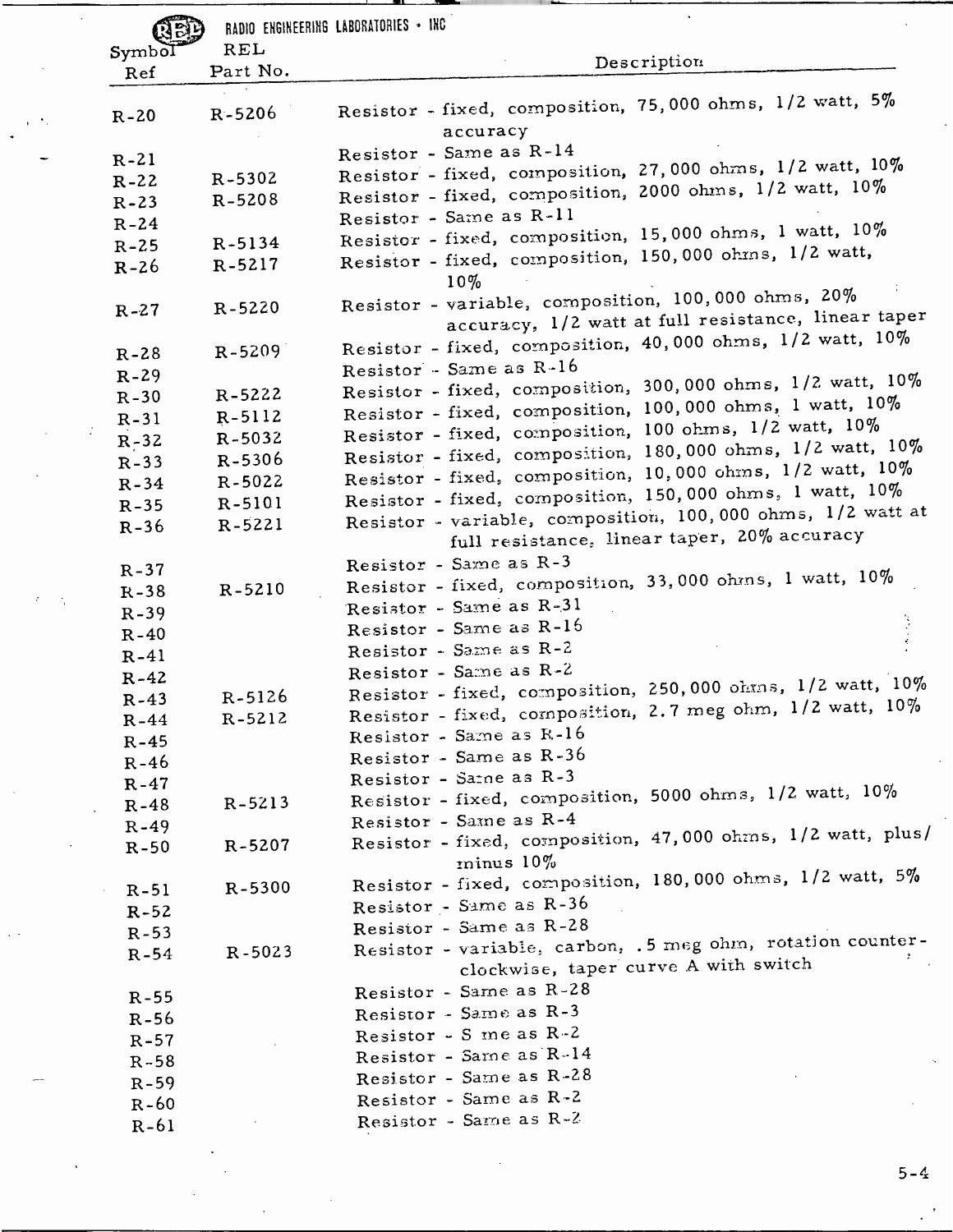| Ref <sub>1</sub> | Part No.   | Description                                                                                                                                                                                                                                              |
|------------------|------------|----------------------------------------------------------------------------------------------------------------------------------------------------------------------------------------------------------------------------------------------------------|
|                  |            |                                                                                                                                                                                                                                                          |
| $R - 62$         |            | Resistor - Part of Z-3 assembly                                                                                                                                                                                                                          |
| $R - 63$         | R-5393     | Resistor - fixed, composition, 56 ohms, 1/2 watt, plus/<br>$minus 10\%$                                                                                                                                                                                  |
| $R-64$           | R-5032     | Resistor - fixed, composition, 100 ohms, 1/2 watt, plus/<br>minus $10\%$                                                                                                                                                                                 |
| $R - 65$         |            | Resistor - Same as R-5                                                                                                                                                                                                                                   |
| $R-66$           |            | Resistor - Same as R-5                                                                                                                                                                                                                                   |
| $R - 67$         |            | Resistor - Same as R-36                                                                                                                                                                                                                                  |
| $R - 68$         |            | Resistor - Same as R-31                                                                                                                                                                                                                                  |
| $R - 69$         | R-5125     | Resistor - fixed, composition, 1000 ohms, 1/2 watt, plus/<br>$minus 10\%$                                                                                                                                                                                |
| $S-1$            | $S-5020$   | Switch - toggle, SPDT, no center position, contacts 3 amp<br>at 125 volts AC                                                                                                                                                                             |
| $S - 2$          | $S-5019$   | Switch - toggle, DPST, no center position, contacts 3 amp<br>at 125 Volts AC                                                                                                                                                                             |
| $\cdot$ S-3      | $S-5018$   | Switch - circuit selector type, 4 circuits, 3 positions, non-<br>shorting                                                                                                                                                                                |
| $S-4$            |            | Switch - Part of $R-54$                                                                                                                                                                                                                                  |
| $5 - 5$          |            | Switch - Same as S-3                                                                                                                                                                                                                                     |
| $T - 1$          | $T - 5035$ | Transformer - crystal heater - primary 115 volts, 60 cycles,<br>Sec. 6.3 volts rms at 2.0 amps - hermetical-<br>ly sealed                                                                                                                                |
| $T - 2$          | $T - 5052$ | Transformer - Thyratron plate - primary 115 volts, 60 cycles,<br>Sec. 125 volts rms at 80 MA. - hermetically<br>sealed                                                                                                                                   |
| $T - 3$          | $T - 5034$ | Transformer - plate - primary 115 volts, 60 cycles - Sec. #1,<br>310-0-310 volts rms at 75 MA. - Sec. #2, 5<br>volts rms at 2.0 amps - Sec. $#3$ , 6.3 volts<br>rms at $1.25$ amps - Sec. $#4$ , $6.3$ volts rms<br>at 4.0 amps CT - hermetically sealed |
| $V-I$            |            | Tube - Type 7V7                                                                                                                                                                                                                                          |
| $V - 2$          |            | Tube - Type 6AG7                                                                                                                                                                                                                                         |
| $V - 3$          |            | Tube - Type 6H6                                                                                                                                                                                                                                          |
| $V - 4$          |            | Tube - Type 7F8                                                                                                                                                                                                                                          |
| $V - 5$          |            | Tube - Same as V-4                                                                                                                                                                                                                                       |
| $V - 6$          |            | Tube - Same as V-4                                                                                                                                                                                                                                       |
| $V - 7$          |            | Tube - Type 2050                                                                                                                                                                                                                                         |
| $V - 8$          |            | Tube - Type 5V4G                                                                                                                                                                                                                                         |
| $V - 9$          |            | ÷<br>Tube - Type 6Y6G                                                                                                                                                                                                                                    |
| $V-10$           |            | Tube - Type 7AG7                                                                                                                                                                                                                                         |
| $V-11$           |            | Tube - Type OC3/VR105                                                                                                                                                                                                                                    |
| $V-12$           |            | Tube - Same as V-4                                                                                                                                                                                                                                       |
| $V-13$           |            | Tube - Same as V-4                                                                                                                                                                                                                                       |
| $V-14$           |            | Tube - Same as V-1                                                                                                                                                                                                                                       |
| $V-15$           |            | Tube - Same as V-10                                                                                                                                                                                                                                      |
|                  |            |                                                                                                                                                                                                                                                          |

 $\mathcal{F}$  ,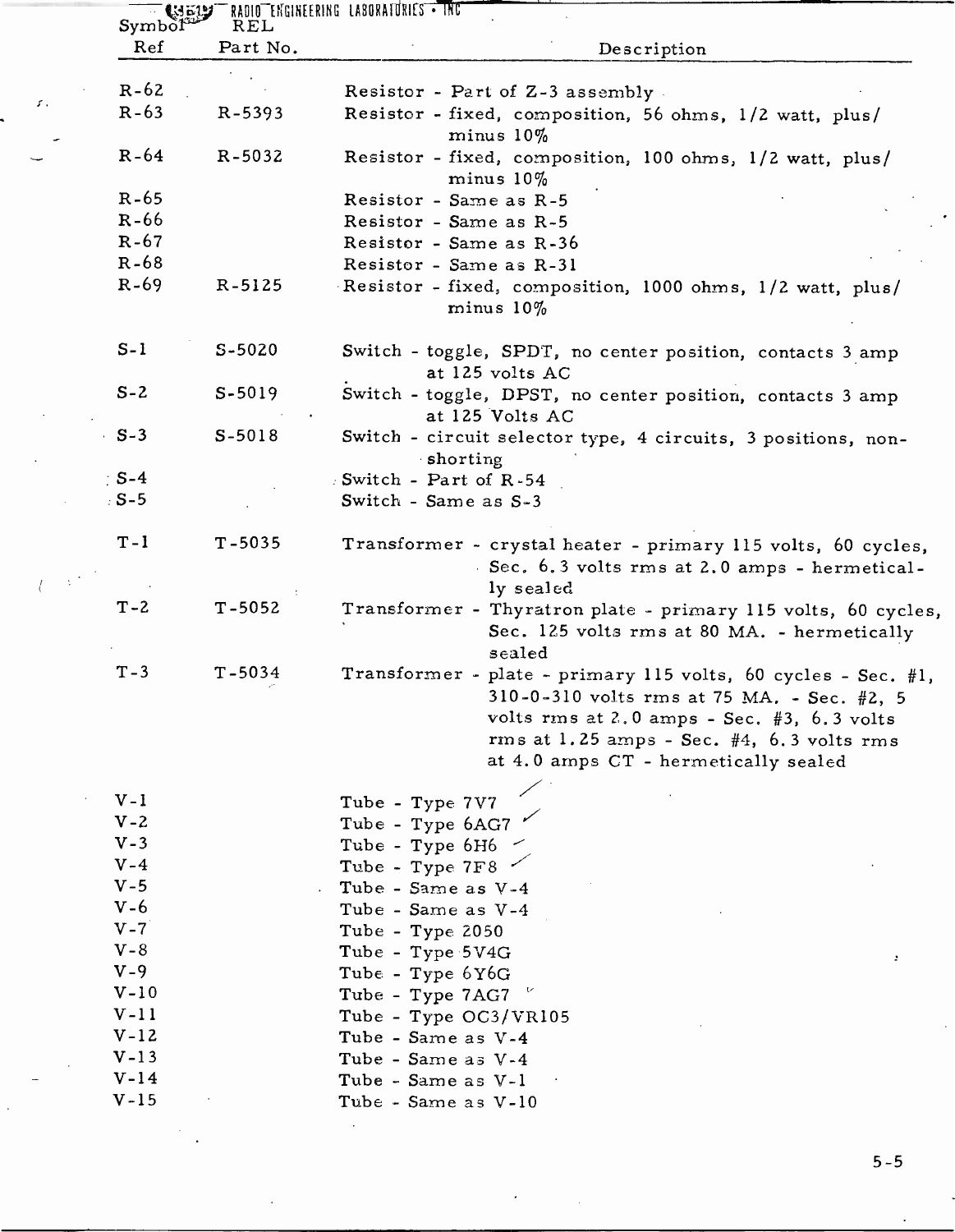| Symbol           | いっツ<br>REL | RADIO ENGINEERING LABORATORIES - INC                                                                                                                                                                                                                                                    |
|------------------|------------|-----------------------------------------------------------------------------------------------------------------------------------------------------------------------------------------------------------------------------------------------------------------------------------------|
| Ref              | Part No.   | Description                                                                                                                                                                                                                                                                             |
| $X-1$            | $X-5007$   | Socket for V-1 - octal, ceramic                                                                                                                                                                                                                                                         |
| $X - 2$          | $X - 5006$ | Socket for V-2 - octal, ceramic                                                                                                                                                                                                                                                         |
| $X-3$            |            | Socket for V-3 - Same as X-1                                                                                                                                                                                                                                                            |
| $X-4$            |            | Socket for V-4 - Same as X-1                                                                                                                                                                                                                                                            |
| $X-5$            |            | Socket for V-5 - Same as X-1                                                                                                                                                                                                                                                            |
| $\mathbf{X} - 6$ |            |                                                                                                                                                                                                                                                                                         |
| $X - 7$          | $X - 5060$ | Socket for V-6 - Same as X-1                                                                                                                                                                                                                                                            |
| $X - 8$          |            | Socket for V-7 - octal, mica-filled bakelite                                                                                                                                                                                                                                            |
| $X-9$            |            | Socket - Same as X-7                                                                                                                                                                                                                                                                    |
| $X-10$           |            | Socket - Same as X-7                                                                                                                                                                                                                                                                    |
| $\mathbf{X}-11$  |            | Socket for V-10 - Same as X-1                                                                                                                                                                                                                                                           |
| $X-12$           |            | Socket for V-11 - Same as X-7                                                                                                                                                                                                                                                           |
|                  |            | Socket for V-12 - Same as X-1                                                                                                                                                                                                                                                           |
| $X-13$           |            | Socket for V-13 - Same as X-1                                                                                                                                                                                                                                                           |
| $X-14$           |            | Socket for V-14 - Same as X-1                                                                                                                                                                                                                                                           |
| $X-15$           |            | Socket for V-15 - Same as X-1                                                                                                                                                                                                                                                           |
| $X-16$           | $X-5010$   | Socket for Y-1 - 5 prong, ceramic                                                                                                                                                                                                                                                       |
| $\mathbf{X}-17$  |            | Socket for Y-2 - Same as X-16                                                                                                                                                                                                                                                           |
| $X-18$           | $X-5013$   | Socket for I-1 - Pilot light assembly, candelabra base with                                                                                                                                                                                                                             |
| $X-19$           | $X - 5027$ | amber indicator<br>Fuse holder - for F-1                                                                                                                                                                                                                                                |
| $X-20$           |            |                                                                                                                                                                                                                                                                                         |
|                  |            | Fuse holder for F-2 - Same as X-19                                                                                                                                                                                                                                                      |
| $Y-1$            | $Y - 5013$ | Crystal Unit - quartz, frequency specified within range                                                                                                                                                                                                                                 |
|                  |            | 4566, [67 3.75/5.100 mc. accuracy plus/minus<br>k' <sup>e</sup> .0002% of specified frequency at oven tem-<br>perature of 75 deg C in model oscillator.<br>Unit stability plus/minus .0001% for ambient<br>range of 25 deg C to 60 deg C - Heater unit<br>operates at 6.3 volts, 1 amp  |
| $Y - 2$          | $Y-5014$   | Crystal Unit - quartz, frequency 5.350 mc. accuracy plus/<br>minus .0005% of specified frequency at oven<br>temperature of 75 deg C in model oscillator -<br>Unit stability plus/minus .0001% for ambient<br>range of 25 deg C to 60 deg C. Heater unit<br>operates at 6.3 volts, 1 amp |
| $Z-1$            |            | Interstage Tuning Assembly                                                                                                                                                                                                                                                              |
| $-Z-2$           |            |                                                                                                                                                                                                                                                                                         |
| $Z - 3$          |            | Discriminator Tuning Assembly                                                                                                                                                                                                                                                           |
|                  |            | Interstage Tuning Assembly                                                                                                                                                                                                                                                              |
|                  |            |                                                                                                                                                                                                                                                                                         |